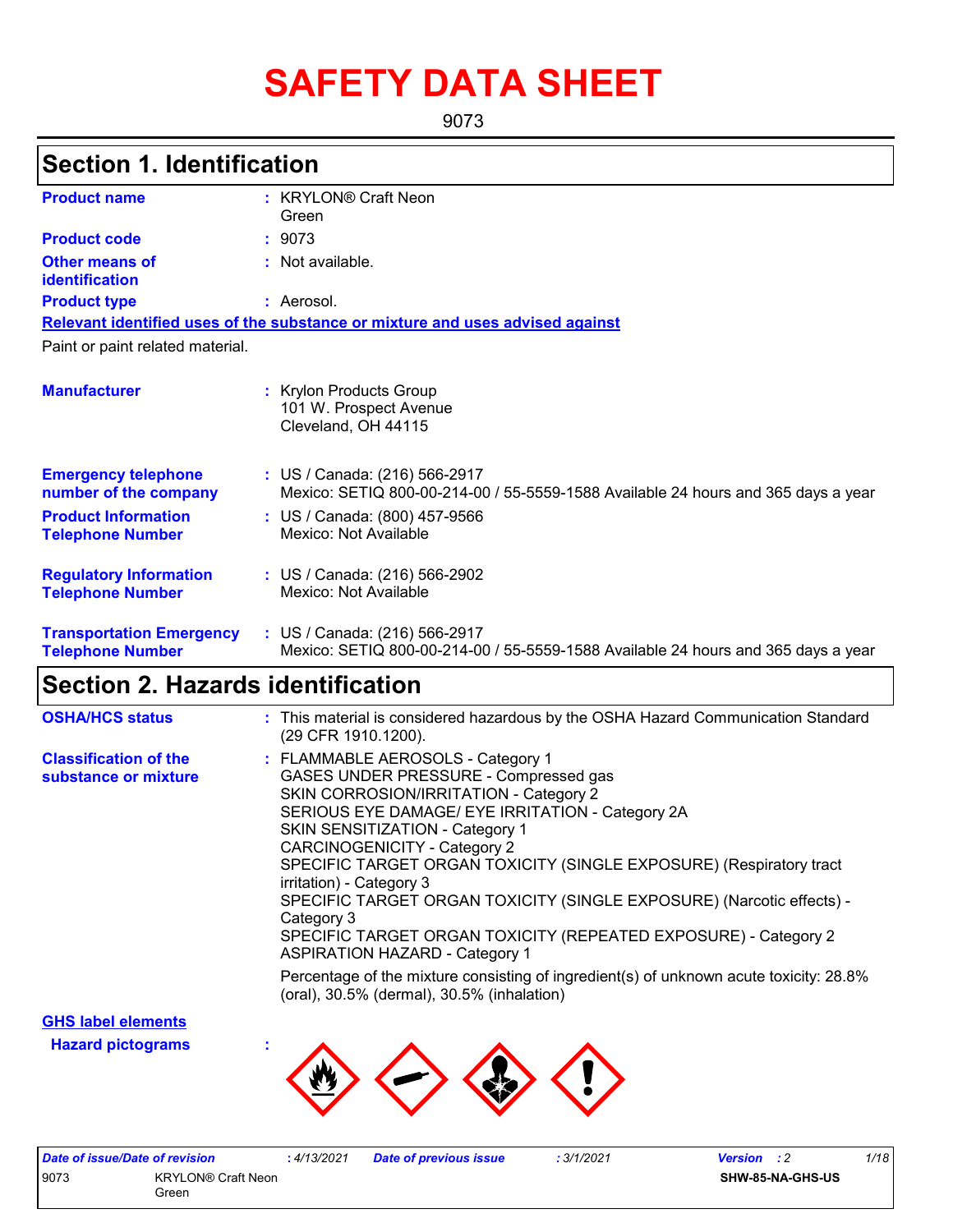## **Section 2. Hazards identification**

| <b>Signal word</b>                         | : Danger                                                                                                                                                                                                                                                                                                                                                                                                                                                                                                                                                                                                                                                                                                    |
|--------------------------------------------|-------------------------------------------------------------------------------------------------------------------------------------------------------------------------------------------------------------------------------------------------------------------------------------------------------------------------------------------------------------------------------------------------------------------------------------------------------------------------------------------------------------------------------------------------------------------------------------------------------------------------------------------------------------------------------------------------------------|
| <b>Hazard statements</b>                   | : Extremely flammable aerosol.<br>Contains gas under pressure; may explode if heated.<br>May be fatal if swallowed and enters airways.<br>Causes skin irritation.<br>May cause an allergic skin reaction.<br>Causes serious eye irritation.<br>May cause respiratory irritation.<br>May cause drowsiness or dizziness.<br>Suspected of causing cancer.<br>May cause damage to organs through prolonged or repeated exposure.                                                                                                                                                                                                                                                                                |
| <b>Precautionary statements</b>            |                                                                                                                                                                                                                                                                                                                                                                                                                                                                                                                                                                                                                                                                                                             |
| <b>General</b>                             | : Read label before use. Keep out of reach of children. If medical advice is needed,<br>have product container or label at hand.                                                                                                                                                                                                                                                                                                                                                                                                                                                                                                                                                                            |
| <b>Prevention</b>                          | : Obtain special instructions before use. Do not handle until all safety precautions have<br>been read and understood. Wear protective gloves, protective clothing and eye or face<br>protection. Keep away from heat, hot surfaces, sparks, open flames and other ignition<br>sources. No smoking. Do not spray on an open flame or other ignition source. Use<br>only outdoors or in a well-ventilated area. Do not breathe dust or mist. Wash<br>thoroughly after handling. Contaminated work clothing must not be allowed out of the<br>workplace. Pressurized container: Do not pierce or burn, even after use.                                                                                        |
| <b>Response</b>                            | : IF exposed or concerned: Get medical advice or attention. IF INHALED: Remove<br>person to fresh air and keep comfortable for breathing. Call a POISON CENTER or<br>doctor if you feel unwell. IF SWALLOWED: Immediately call a POISON CENTER or<br>doctor. Do NOT induce vomiting. Take off contaminated clothing and wash it before<br>reuse. Wash contaminated clothing before reuse. IF ON SKIN: Wash with plenty of<br>water. If skin irritation or rash occurs: Get medical advice or attention. IF IN EYES:<br>Rinse cautiously with water for several minutes. Remove contact lenses, if present and<br>easy to do. Continue rinsing. If eye irritation persists: Get medical advice or attention. |
| <b>Storage</b>                             | : Store locked up. Protect from sunlight. Do not expose to temperatures exceeding 50<br>°C/122 °F. Store in a well-ventilated place. Keep container tightly closed.                                                                                                                                                                                                                                                                                                                                                                                                                                                                                                                                         |
| <b>Disposal</b>                            | : Dispose of contents and container in accordance with all local, regional, national and<br>international regulations.                                                                                                                                                                                                                                                                                                                                                                                                                                                                                                                                                                                      |
| <b>Supplemental label</b><br>elements      | DELAYED EFFECTS FROM LONG TERM OVEREXPOSURE. Contains solvents which<br>can cause permanent brain and nervous system damage. Intentional misuse by<br>deliberately concentrating and inhaling the contents can be harmful or fatal. WARNING:<br>This product contains chemicals known to the State of California to cause cancer and<br>birth defects or other reproductive harm.                                                                                                                                                                                                                                                                                                                           |
|                                            | Please refer to the SDS for additional information. Keep out of reach of children. Keep<br>upright in a cool, dry place. Do not discard empty can in trash compactor.                                                                                                                                                                                                                                                                                                                                                                                                                                                                                                                                       |
| <b>Hazards not otherwise</b><br>classified | : DANGER: Rags, steel wool, other waste soaked with this product, and sanding residue<br>may spontaneously catch fire if improperly discarded. Immediately place rags, steel<br>wool, other waste soaked with this product, and sanding residue in a sealed, water-filled,<br>metal container. Dispose of in accordance with local fire regulations.                                                                                                                                                                                                                                                                                                                                                        |

## **Section 3. Composition/information on ingredients**

| <b>Substance/mixture</b>                | : Mixture        |
|-----------------------------------------|------------------|
| Other means of<br><b>identification</b> | : Not available. |
|                                         |                  |

#### **CAS number/other identifiers**

| Date of issue/Date of revision |                                    |
|--------------------------------|------------------------------------|
| 9073                           | <b>KRYLON® Craft Neon</b><br>Green |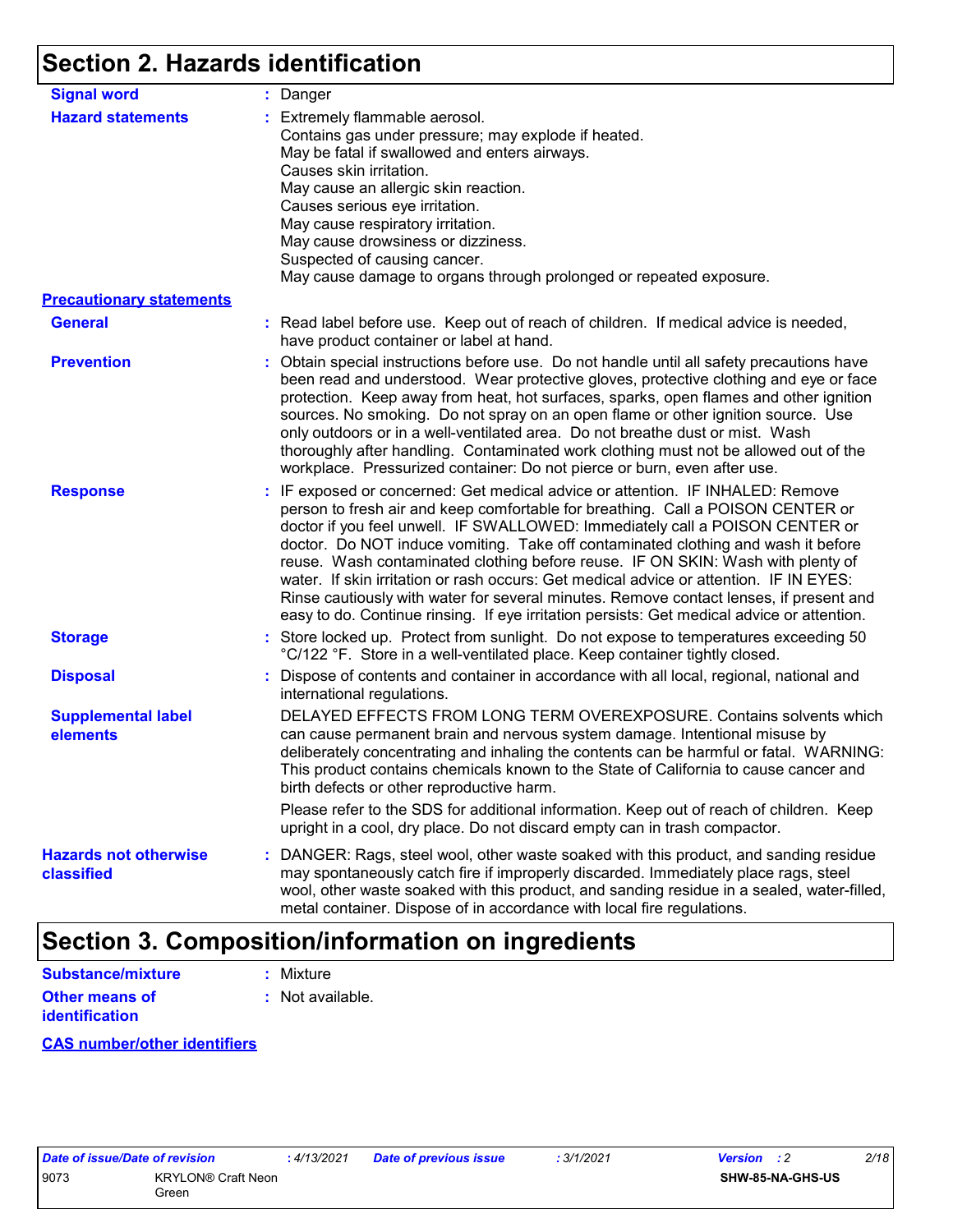### **Section 3. Composition/information on ingredients**

| <b>Ingredient name</b>            | % by weight | <b>CAS number</b> |
|-----------------------------------|-------------|-------------------|
| Propane                           | 210 - ≤25   | 74-98-6           |
| Acetone                           | 210 - ≤25   | 67-64-1           |
| <b>Butane</b>                     | ≤10         | 106-97-8          |
| Lt. Aliphatic Hydrocarbon Solvent | $\leq 10$   | 64742-89-8        |
| Calcium Carbonate                 | ≤10         | 1317-65-3         |
| Xylene, mixed isomers             | $\leq 10$   | 1330-20-7         |
| n-Butyl Acetate                   | $\leq 10$   | 123-86-4          |
| Ethyl 3-Ethoxypropionate          | $\leq$ 3    | 763-69-9          |
| Ethylbenzene                      | $\leq$ 3    | 100-41-4          |
| Amorphous Precipitated Silica     | $\leq$ 3    | 112926-00-8       |
| <b>Unsaturated Fatty Acids</b>    | l≤0.3       | 85711-46-2        |

Any concentration shown as a range is to protect confidentiality or is due to batch variation.

**There are no additional ingredients present which, within the current knowledge of the supplier and in the concentrations applicable, are classified as hazardous to health and hence require reporting in this section.**

**Occupational exposure limits, if available, are listed in Section 8.**

### **Section 4. First aid measures**

#### **Description of necessary first aid measures**

| <b>Eye contact</b>  | : Immediately flush eyes with plenty of water, occasionally lifting the upper and lower<br>eyelids. Check for and remove any contact lenses. Continue to rinse for at least 10<br>minutes. Get medical attention.                                                                                                                                                                                                                                                                                                                                                                                                                                                                                                                                                                                                                                                                                              |
|---------------------|----------------------------------------------------------------------------------------------------------------------------------------------------------------------------------------------------------------------------------------------------------------------------------------------------------------------------------------------------------------------------------------------------------------------------------------------------------------------------------------------------------------------------------------------------------------------------------------------------------------------------------------------------------------------------------------------------------------------------------------------------------------------------------------------------------------------------------------------------------------------------------------------------------------|
| <b>Inhalation</b>   | : Remove victim to fresh air and keep at rest in a position comfortable for breathing. If it<br>is suspected that fumes are still present, the rescuer should wear an appropriate mask<br>or self-contained breathing apparatus. If not breathing, if breathing is irregular or if<br>respiratory arrest occurs, provide artificial respiration or oxygen by trained personnel. It<br>may be dangerous to the person providing aid to give mouth-to-mouth resuscitation.<br>Get medical attention. If necessary, call a poison center or physician. If unconscious,<br>place in recovery position and get medical attention immediately. Maintain an open<br>airway. Loosen tight clothing such as a collar, tie, belt or waistband. In case of<br>inhalation of decomposition products in a fire, symptoms may be delayed. The exposed<br>person may need to be kept under medical surveillance for 48 hours. |
| <b>Skin contact</b> | : Wash with plenty of soap and water. Remove contaminated clothing and shoes. Wash<br>contaminated clothing thoroughly with water before removing it, or wear gloves.<br>Continue to rinse for at least 10 minutes. Get medical attention. In the event of any<br>complaints or symptoms, avoid further exposure. Wash clothing before reuse. Clean<br>shoes thoroughly before reuse.                                                                                                                                                                                                                                                                                                                                                                                                                                                                                                                          |
| <b>Ingestion</b>    | : Get medical attention immediately. Call a poison center or physician. Wash out mouth<br>with water. Remove dentures if any. Remove victim to fresh air and keep at rest in a<br>position comfortable for breathing. If material has been swallowed and the exposed<br>person is conscious, give small quantities of water to drink. Stop if the exposed person<br>feels sick as vomiting may be dangerous. Aspiration hazard if swallowed. Can enter<br>lungs and cause damage. Do not induce vomiting. If vomiting occurs, the head should<br>be kept low so that vomit does not enter the lungs. Never give anything by mouth to an<br>unconscious person. If unconscious, place in recovery position and get medical<br>attention immediately. Maintain an open airway. Loosen tight clothing such as a collar,<br>tie, belt or waistband.                                                                |

| <b>Most important symptoms/effects, acute and delayed</b> |                                                                                                                              |
|-----------------------------------------------------------|------------------------------------------------------------------------------------------------------------------------------|
| <b>Potential acute health effects</b>                     |                                                                                                                              |
| Eye contact                                               | : Causes serious eye irritation.                                                                                             |
| <b>Inhalation</b>                                         | : Can cause central nervous system (CNS) depression. May cause drowsiness or<br>dizziness. May cause respiratory irritation. |

| Date of issue/Date of revision |                                    | : 4/13/2021 | Date of previous issue | 3/1/2021 | <b>Version</b> : 2 |                  | 3/18 |
|--------------------------------|------------------------------------|-------------|------------------------|----------|--------------------|------------------|------|
| 9073                           | <b>KRYLON® Craft Neon</b><br>Green |             |                        |          |                    | SHW-85-NA-GHS-US |      |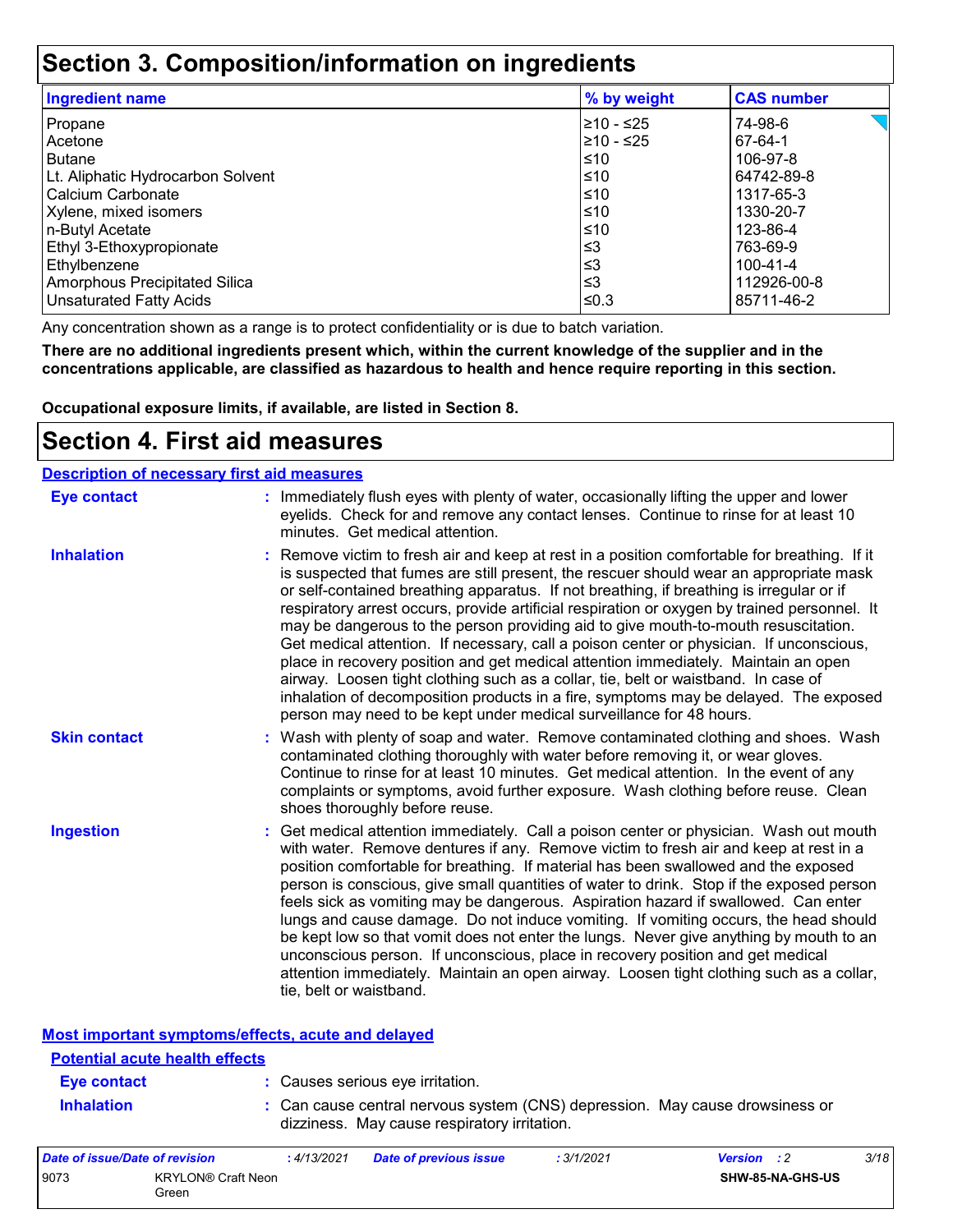# **Section 4. First aid measures**

| <b>Skin contact</b>               | : Causes skin irritation. May cause an allergic skin reaction.                                                                                                                                                                                                                                                                                                                                                  |
|-----------------------------------|-----------------------------------------------------------------------------------------------------------------------------------------------------------------------------------------------------------------------------------------------------------------------------------------------------------------------------------------------------------------------------------------------------------------|
| <b>Ingestion</b>                  | : Can cause central nervous system (CNS) depression. May be fatal if swallowed and<br>enters airways.                                                                                                                                                                                                                                                                                                           |
| Over-exposure signs/symptoms      |                                                                                                                                                                                                                                                                                                                                                                                                                 |
| <b>Eye contact</b>                | : Adverse symptoms may include the following:<br>pain or irritation<br>watering<br>redness                                                                                                                                                                                                                                                                                                                      |
| <b>Inhalation</b>                 | : Adverse symptoms may include the following:<br>respiratory tract irritation<br>coughing<br>nausea or vomiting<br>headache<br>drowsiness/fatigue<br>dizziness/vertigo<br>unconsciousness                                                                                                                                                                                                                       |
| <b>Skin contact</b>               | : Adverse symptoms may include the following:<br>irritation<br>redness                                                                                                                                                                                                                                                                                                                                          |
| <b>Ingestion</b>                  | : Adverse symptoms may include the following:<br>nausea or vomiting                                                                                                                                                                                                                                                                                                                                             |
|                                   | <b>Indication of immediate medical attention and special treatment needed, if necessary</b>                                                                                                                                                                                                                                                                                                                     |
| <b>Notes to physician</b>         | : In case of inhalation of decomposition products in a fire, symptoms may be delayed.<br>The exposed person may need to be kept under medical surveillance for 48 hours.                                                                                                                                                                                                                                        |
| <b>Specific treatments</b>        | : No specific treatment.                                                                                                                                                                                                                                                                                                                                                                                        |
| <b>Protection of first-aiders</b> | : No action shall be taken involving any personal risk or without suitable training. If it is<br>suspected that fumes are still present, the rescuer should wear an appropriate mask or<br>self-contained breathing apparatus. It may be dangerous to the person providing aid to<br>give mouth-to-mouth resuscitation. Wash contaminated clothing thoroughly with water<br>before removing it, or wear gloves. |
|                                   |                                                                                                                                                                                                                                                                                                                                                                                                                 |

#### **See toxicological information (Section 11)**

## **Section 5. Fire-fighting measures**

| <b>Extinguishing media</b>                           |                                                                                                                                                                                                                                                                                                                                                                                                                                                       |
|------------------------------------------------------|-------------------------------------------------------------------------------------------------------------------------------------------------------------------------------------------------------------------------------------------------------------------------------------------------------------------------------------------------------------------------------------------------------------------------------------------------------|
| <b>Suitable extinguishing</b><br>media               | : Use an extinguishing agent suitable for the surrounding fire.                                                                                                                                                                                                                                                                                                                                                                                       |
| <b>Unsuitable extinguishing</b><br>media             | : None known.                                                                                                                                                                                                                                                                                                                                                                                                                                         |
| <b>Specific hazards arising</b><br>from the chemical | : Extremely flammable aerosol. Runoff to sewer may create fire or explosion hazard. In<br>a fire or if heated, a pressure increase will occur and the container may burst, with the<br>risk of a subsequent explosion. Gas may accumulate in low or confined areas or travel<br>a considerable distance to a source of ignition and flash back, causing fire or explosion.<br>Bursting aerosol containers may be propelled from a fire at high speed. |
| <b>Hazardous thermal</b><br>decomposition products   | : Decomposition products may include the following materials:<br>carbon dioxide<br>carbon monoxide<br>nitrogen oxides<br>sulfur oxides<br>metal oxide/oxides                                                                                                                                                                                                                                                                                          |

| Date of issue/Date of revision |                           | 4/13/2021 | <b>Date of previous issue</b> | : 3/1/2021 | <b>Version</b> : 2 |                  | 4/18 |
|--------------------------------|---------------------------|-----------|-------------------------------|------------|--------------------|------------------|------|
| 9073                           | <b>KRYLON® Craft Neon</b> |           |                               |            |                    | SHW-85-NA-GHS-US |      |
|                                | Green                     |           |                               |            |                    |                  |      |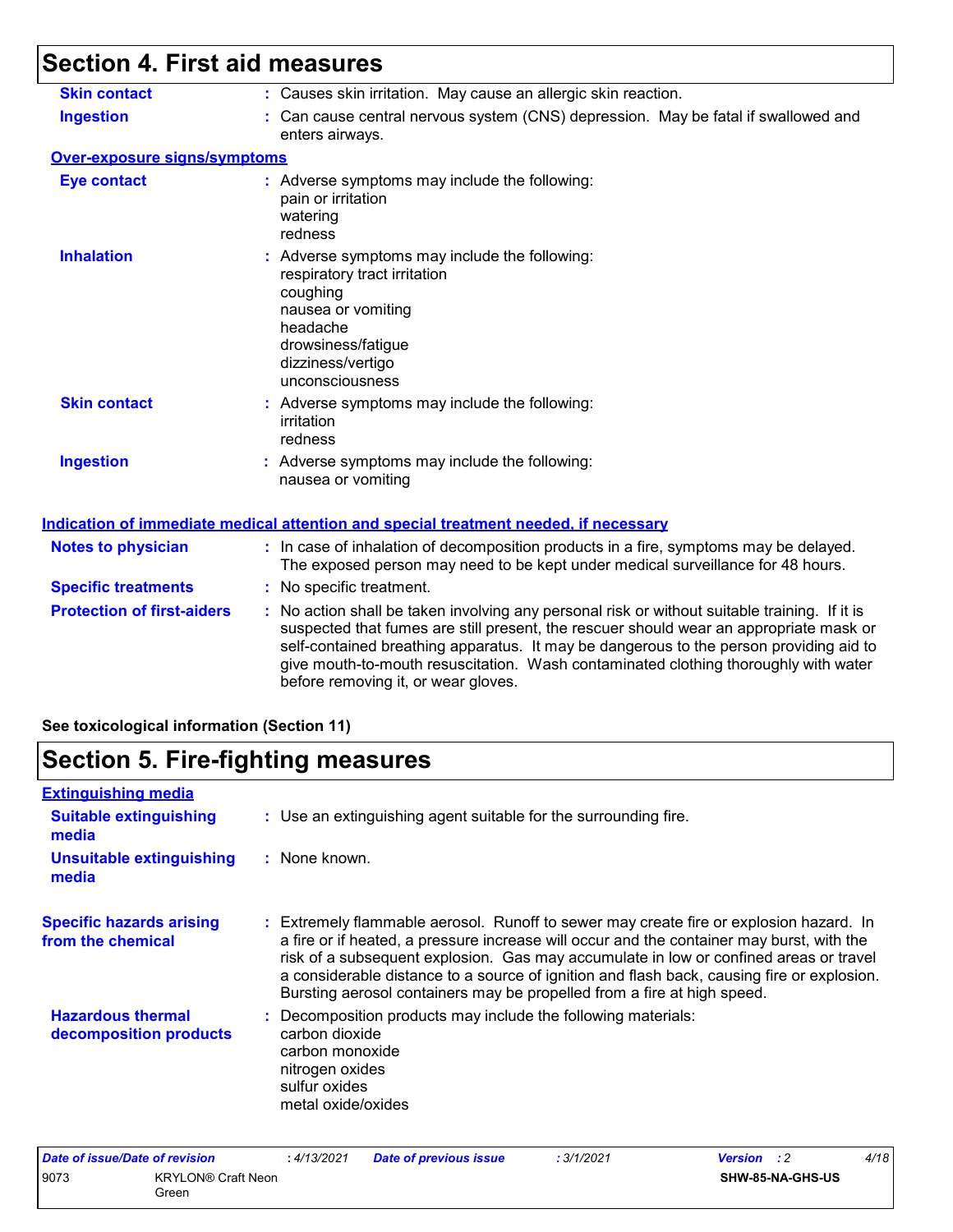### **Section 5. Fire-fighting measures**

| <b>Special protective actions</b><br>for fire-fighters | : Promptly isolate the scene by removing all persons from the vicinity of the incident if<br>there is a fire. No action shall be taken involving any personal risk or without suitable<br>training. Move containers from fire area if this can be done without risk. Use water<br>spray to keep fire-exposed containers cool. |
|--------------------------------------------------------|-------------------------------------------------------------------------------------------------------------------------------------------------------------------------------------------------------------------------------------------------------------------------------------------------------------------------------|
| <b>Special protective</b>                              | : Fire-fighters should wear appropriate protective equipment and self-contained breathing                                                                                                                                                                                                                                     |
| equipment for fire-fighters                            | apparatus (SCBA) with a full face-piece operated in positive pressure mode.                                                                                                                                                                                                                                                   |

### **Section 6. Accidental release measures**

|                                                                                                  |    | <b>Personal precautions, protective equipment and emergency procedures</b>                                                                                                                                                                                                                                                                                                                                                                                                                                                                                                                                                                                                                                                                                                       |
|--------------------------------------------------------------------------------------------------|----|----------------------------------------------------------------------------------------------------------------------------------------------------------------------------------------------------------------------------------------------------------------------------------------------------------------------------------------------------------------------------------------------------------------------------------------------------------------------------------------------------------------------------------------------------------------------------------------------------------------------------------------------------------------------------------------------------------------------------------------------------------------------------------|
| For non-emergency<br>personnel                                                                   |    | : No action shall be taken involving any personal risk or without suitable training.<br>Evacuate surrounding areas. Keep unnecessary and unprotected personnel from<br>entering. In the case of aerosols being ruptured, care should be taken due to the rapid<br>escape of the pressurized contents and propellant. If a large number of containers are<br>ruptured, treat as a bulk material spillage according to the instructions in the clean-up<br>section. Do not touch or walk through spilled material. Shut off all ignition sources. No<br>flares, smoking or flames in hazard area. Avoid breathing vapor or mist. Provide<br>adequate ventilation. Wear appropriate respirator when ventilation is inadequate. Put<br>on appropriate personal protective equipment. |
| For emergency responders                                                                         | ÷. | If specialized clothing is required to deal with the spillage, take note of any information in<br>Section 8 on suitable and unsuitable materials. See also the information in "For non-<br>emergency personnel".                                                                                                                                                                                                                                                                                                                                                                                                                                                                                                                                                                 |
| <b>Environmental precautions</b><br><b>Methods and materials for containment and cleaning up</b> |    | : Avoid dispersal of spilled material and runoff and contact with soil, waterways, drains<br>and sewers. Inform the relevant authorities if the product has caused environmental<br>pollution (sewers, waterways, soil or air).                                                                                                                                                                                                                                                                                                                                                                                                                                                                                                                                                  |
|                                                                                                  |    |                                                                                                                                                                                                                                                                                                                                                                                                                                                                                                                                                                                                                                                                                                                                                                                  |
| <b>Small spill</b>                                                                               |    | : Stop leak if without risk. Move containers from spill area. Use spark-proof tools and<br>explosion-proof equipment. Dilute with water and mop up if water-soluble. Alternatively,<br>or if water-insoluble, absorb with an inert dry material and place in an appropriate waste<br>disposal container. Dispose of via a licensed waste disposal contractor.                                                                                                                                                                                                                                                                                                                                                                                                                    |
| <b>Large spill</b>                                                                               |    | : Stop leak if without risk. Move containers from spill area. Use spark-proof tools and<br>explosion-proof equipment. Approach release from upwind. Prevent entry into sewers,<br>water courses, basements or confined areas. Wash spillages into an effluent treatment<br>plant or proceed as follows. Contain and collect spillage with non-combustible,<br>absorbent material e.g. sand, earth, vermiculite or diatomaceous earth and place in<br>container for disposal according to local regulations (see Section 13). Dispose of via a<br>licensed waste disposal contractor. Contaminated absorbent material may pose the<br>same hazard as the spilled product. Note: see Section 1 for emergency contact<br>information and Section 13 for waste disposal.             |

## **Section 7. Handling and storage**

#### **Precautions for safe handling**

**Protective measures** : Put on appropriate personal protective equipment (see Section 8). Persons with a **Protestion** history of skin sensitization problems should not be employed in any process in which this product is used. Pressurized container: protect from sunlight and do not expose to temperatures exceeding 50°C. Do not pierce or burn, even after use. Avoid exposure obtain special instructions before use. Do not handle until all safety precautions have been read and understood. Do not get in eyes or on skin or clothing. Do not breathe vapor or mist. Do not swallow. Avoid breathing gas. Use only with adequate ventilation. Wear appropriate respirator when ventilation is inadequate. Store and use away from heat, sparks, open flame or any other ignition source. Use explosion-proof electrical (ventilating, lighting and material handling) equipment. Use only non-sparking tools. Empty containers retain product residue and can be hazardous.

| Date of issue/Date of revision |                                    | : 4/13/2021 | <b>Date of previous issue</b> | : 3/1/2021 | <b>Version</b> : 2 |                         | 5/18 |
|--------------------------------|------------------------------------|-------------|-------------------------------|------------|--------------------|-------------------------|------|
| 9073                           | <b>KRYLON® Craft Neon</b><br>Green |             |                               |            |                    | <b>SHW-85-NA-GHS-US</b> |      |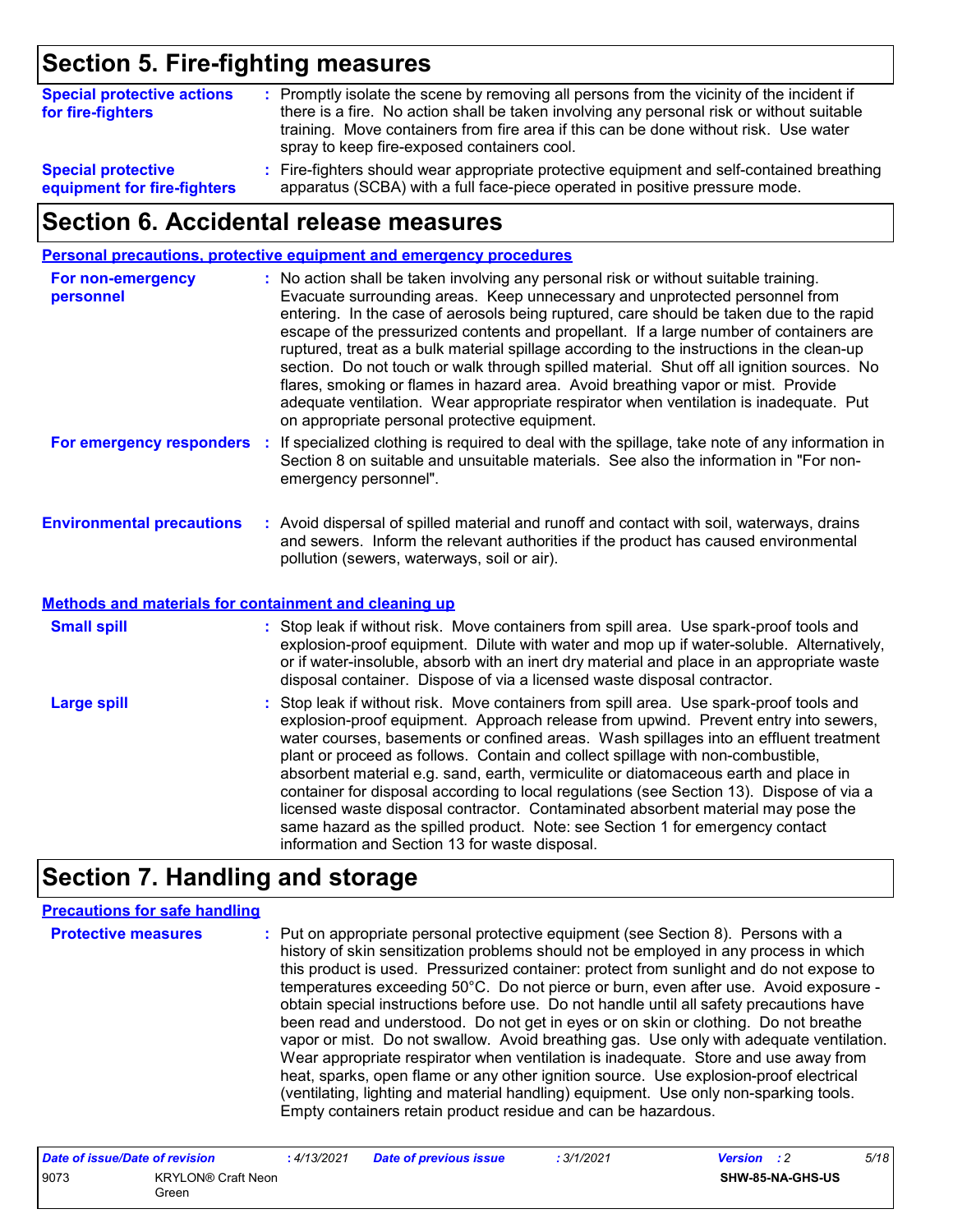## **Section 7. Handling and storage**

| <b>Advice on general</b><br>occupational hygiene                                 | : Eating, drinking and smoking should be prohibited in areas where this material is<br>handled, stored and processed. Workers should wash hands and face before eating,<br>drinking and smoking. Remove contaminated clothing and protective equipment before<br>entering eating areas. See also Section 8 for additional information on hygiene<br>measures.                                                        |
|----------------------------------------------------------------------------------|----------------------------------------------------------------------------------------------------------------------------------------------------------------------------------------------------------------------------------------------------------------------------------------------------------------------------------------------------------------------------------------------------------------------|
| <b>Conditions for safe storage,</b><br>including any<br><b>incompatibilities</b> | : Store in accordance with local regulations. Store away from direct sunlight in a dry, cool<br>and well-ventilated area, away from incompatible materials (see Section 10) and food<br>and drink. Protect from sunlight. Store locked up. Eliminate all ignition sources. Use<br>appropriate containment to avoid environmental contamination. See Section 10 for<br>incompatible materials before handling or use. |

# **Section 8. Exposure controls/personal protection**

#### **Control parameters**

#### **Occupational exposure limits (OSHA United States)**

| <b>Ingredient name</b>                                 | CAS#                          | <b>Exposure limits</b>                                                                                                                                                                                                                                                                                                           |
|--------------------------------------------------------|-------------------------------|----------------------------------------------------------------------------------------------------------------------------------------------------------------------------------------------------------------------------------------------------------------------------------------------------------------------------------|
| Propane                                                | 74-98-6                       | NIOSH REL (United States, 10/2016).<br>TWA: 1000 ppm 10 hours.<br>TWA: 1800 mg/m <sup>3</sup> 10 hours.<br>OSHA PEL (United States, 5/2018).<br>TWA: 1000 ppm 8 hours.<br>TWA: 1800 mg/m <sup>3</sup> 8 hours.<br>ACGIH TLV (United States, 3/2020). Oxygen<br>Depletion [Asphyxiant]. Explosive potential.                      |
| Acetone                                                | 67-64-1                       | ACGIH TLV (United States, 3/2020).<br>TWA: 250 ppm 8 hours.<br>STEL: 500 ppm 15 minutes.<br>NIOSH REL (United States, 10/2016).<br>TWA: 250 ppm 10 hours.<br>TWA: 590 mg/m <sup>3</sup> 10 hours.<br>OSHA PEL (United States, 5/2018).<br>TWA: 1000 ppm 8 hours.<br>TWA: 2400 mg/m <sup>3</sup> 8 hours.                         |
| <b>Butane</b>                                          | 106-97-8                      | NIOSH REL (United States, 10/2016).<br>TWA: 800 ppm 10 hours.<br>TWA: 1900 mg/m <sup>3</sup> 10 hours.<br>ACGIH TLV (United States, 3/2020).<br><b>Explosive potential.</b><br>STEL: 1000 ppm 15 minutes.                                                                                                                        |
| Lt. Aliphatic Hydrocarbon Solvent<br>Calcium Carbonate | 64742-89-8<br>1317-65-3       | None.<br>OSHA PEL (United States, 5/2018).<br>TWA: 5 mg/m <sup>3</sup> 8 hours. Form: Respirable<br>fraction<br>TWA: 15 mg/m <sup>3</sup> 8 hours. Form: Total dust<br>NIOSH REL (United States, 10/2016).<br>TWA: 5 mg/m <sup>3</sup> 10 hours. Form: Respirable<br>fraction<br>TWA: 10 mg/m <sup>3</sup> 10 hours. Form: Total |
| Xylene, mixed isomers                                  | 1330-20-7                     | ACGIH TLV (United States, 3/2020).<br>TWA: 100 ppm 8 hours.<br>TWA: 434 mg/m <sup>3</sup> 8 hours.<br>STEL: 150 ppm 15 minutes.<br>STEL: 651 mg/m <sup>3</sup> 15 minutes.<br>OSHA PEL (United States, 5/2018).<br>TWA: 100 ppm 8 hours.                                                                                         |
| Date of issue/Date of revision<br>: 4/13/2021          | <b>Date of previous issue</b> | Version : 2<br>: 3/1/2021<br>6/18                                                                                                                                                                                                                                                                                                |
| 9073<br><b>KRYLON® Craft Neon</b><br>Green             |                               | SHW-85-NA-GHS-US                                                                                                                                                                                                                                                                                                                 |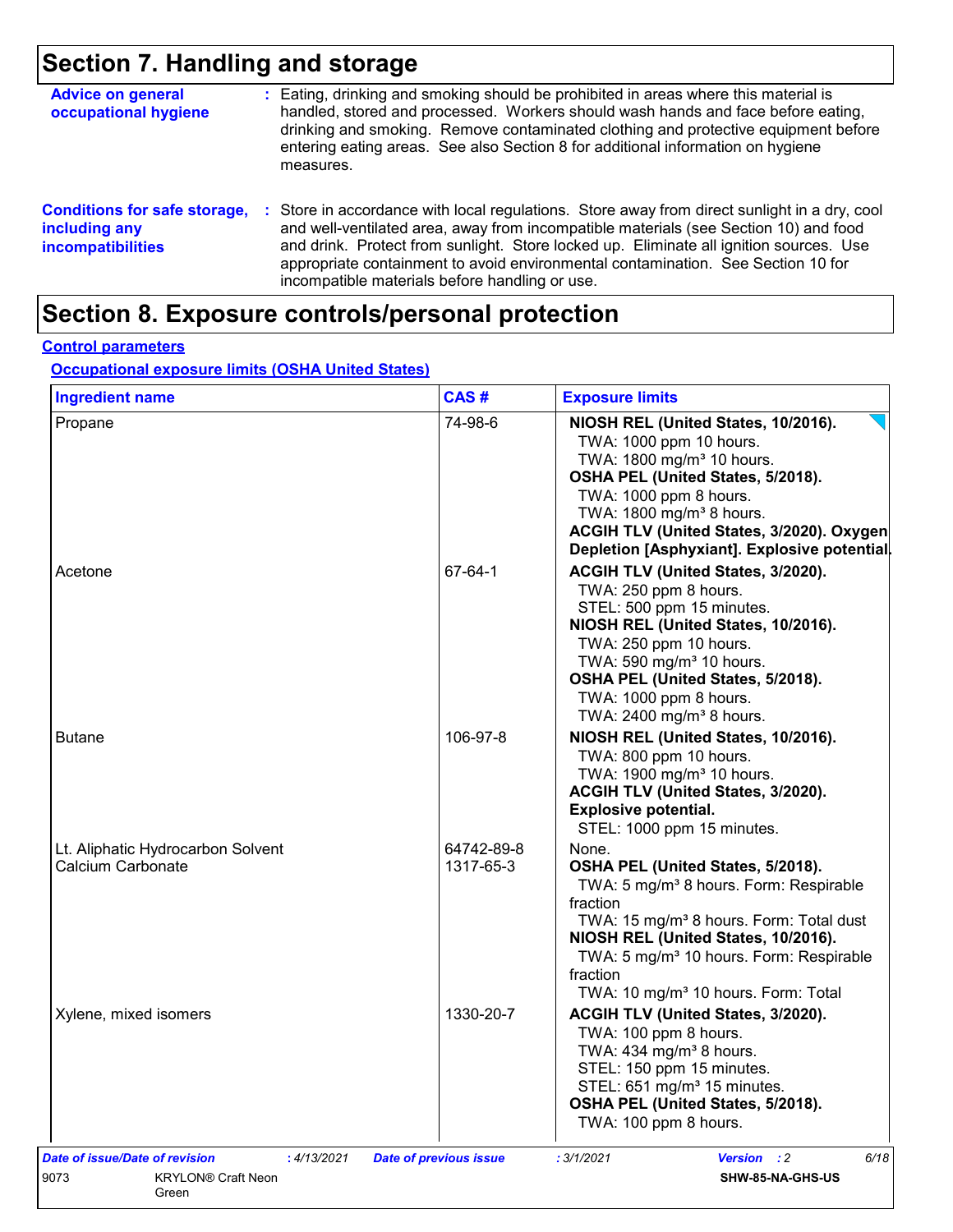|                               |                | TWA: $435 \text{ mg/m}^3$ 8 hours.                          |
|-------------------------------|----------------|-------------------------------------------------------------|
| n-Butyl Acetate               | 123-86-4       | NIOSH REL (United States, 10/2016).                         |
|                               |                | TWA: 150 ppm 10 hours.                                      |
|                               |                | TWA: 710 mg/m <sup>3</sup> 10 hours.                        |
|                               |                | STEL: 200 ppm 15 minutes.                                   |
|                               |                | STEL: 950 mg/m <sup>3</sup> 15 minutes.                     |
|                               |                | OSHA PEL (United States, 5/2018).                           |
|                               |                | TWA: 150 ppm 8 hours.                                       |
|                               |                | TWA: 710 mg/m <sup>3</sup> 8 hours.                         |
|                               |                | ACGIH TLV (United States, 3/2020).                          |
|                               |                | STEL: 150 ppm 15 minutes.<br>TWA: 50 ppm 8 hours.           |
|                               |                |                                                             |
| Ethyl 3-Ethoxypropionate      | 763-69-9       | None.                                                       |
| Ethylbenzene                  | $100 - 41 - 4$ | ACGIH TLV (United States, 3/2020).                          |
|                               |                | TWA: 20 ppm 8 hours.<br>NIOSH REL (United States, 10/2016). |
|                               |                | TWA: 100 ppm 10 hours.                                      |
|                               |                | TWA: 435 mg/m <sup>3</sup> 10 hours.                        |
|                               |                | STEL: 125 ppm 15 minutes.                                   |
|                               |                | STEL: 545 mg/m <sup>3</sup> 15 minutes.                     |
|                               |                | OSHA PEL (United States, 5/2018).                           |
|                               |                | TWA: 100 ppm 8 hours.                                       |
|                               |                | TWA: $435 \text{ mg/m}^3$ 8 hours.                          |
| Amorphous Precipitated Silica | 112926-00-8    | NIOSH REL (United States, 10/2016).                         |
|                               |                | TWA: 6 mg/m $3$ 10 hours.                                   |
| Unsaturated Fatty Acids       | 85711-46-2     | None.                                                       |

#### **Occupational exposure limits (Canada)**

| <b>Ingredient name</b>                        | CAS#                          | <b>Exposure limits</b>                                                                                                                                                                                                                                                                                                                                                                                                                                                           |
|-----------------------------------------------|-------------------------------|----------------------------------------------------------------------------------------------------------------------------------------------------------------------------------------------------------------------------------------------------------------------------------------------------------------------------------------------------------------------------------------------------------------------------------------------------------------------------------|
| Normal propane                                | 74-98-6                       | CA Alberta Provincial (Canada, 6/2018).<br>8 hrs OEL: 1000 ppm 8 hours.<br>CA Quebec Provincial (Canada, 7/2019).<br>TWAEV: 1000 ppm 8 hours.<br>TWAEV: 1800 mg/m <sup>3</sup> 8 hours.<br><b>CA Saskatchewan Provincial (Canada,</b><br>7/2013).<br>STEL: 1250 ppm 15 minutes.<br>TWA: 1000 ppm 8 hours.<br><b>CA British Columbia Provincial (Canada,</b><br>1/2020). Oxygen Depletion [Asphyxiant].<br><b>Explosive potential.</b><br>CA Ontario Provincial (Canada, 6/2019). |
|                                               |                               | <b>Oxygen Depletion [Asphyxiant]. Explosive</b><br>potential.                                                                                                                                                                                                                                                                                                                                                                                                                    |
| acetone                                       | 67-64-1                       | CA Alberta Provincial (Canada, 6/2018).<br>8 hrs OEL: 1200 mg/m <sup>3</sup> 8 hours.<br>15 min OEL: 1800 mg/m <sup>3</sup> 15 minutes.<br>8 hrs OEL: 500 ppm 8 hours.<br>15 min OEL: 750 ppm 15 minutes.<br><b>CA British Columbia Provincial (Canada,</b><br>$1/2020$ ).<br>TWA: 250 ppm 8 hours.<br>STEL: 500 ppm 15 minutes.<br>CA Ontario Provincial (Canada, 6/2019).<br>TWA: 250 ppm 8 hours.                                                                             |
| Date of issue/Date of revision<br>: 4/13/2021 | <b>Date of previous issue</b> | 7/18<br><b>Version</b> : 2<br>: 3/1/2021                                                                                                                                                                                                                                                                                                                                                                                                                                         |
| 9073<br><b>KRYLON® Craft Neon</b><br>Green    |                               | SHW-85-NA-GHS-US                                                                                                                                                                                                                                                                                                                                                                                                                                                                 |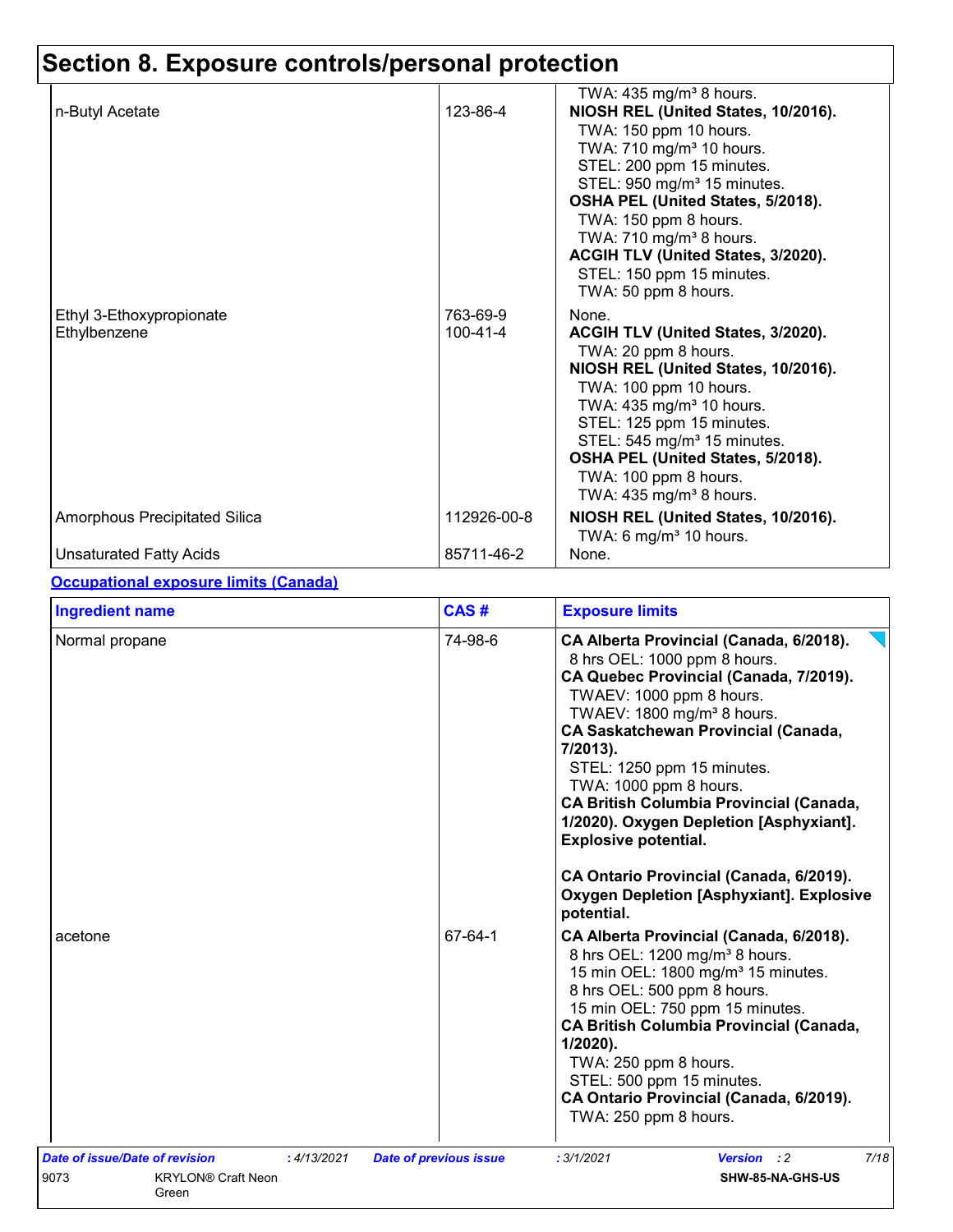|                 |           | STEL: 500 ppm 15 minutes.<br>CA Quebec Provincial (Canada, 7/2019).<br>TWAEV: 500 ppm 8 hours.<br>TWAEV: 1190 mg/m <sup>3</sup> 8 hours.<br>STEV: 1000 ppm 15 minutes.<br>STEV: 2380 mg/m <sup>3</sup> 15 minutes.<br><b>CA Saskatchewan Provincial (Canada,</b><br>7/2013).<br>STEL: 750 ppm 15 minutes.<br>TWA: 500 ppm 8 hours.                                                                                                                                                                                                                                                                                                                                                                                                    |
|-----------------|-----------|---------------------------------------------------------------------------------------------------------------------------------------------------------------------------------------------------------------------------------------------------------------------------------------------------------------------------------------------------------------------------------------------------------------------------------------------------------------------------------------------------------------------------------------------------------------------------------------------------------------------------------------------------------------------------------------------------------------------------------------|
| <b>Butane</b>   | 106-97-8  | CA Alberta Provincial (Canada, 6/2018).<br>8 hrs OEL: 1000 ppm 8 hours.<br>CA Quebec Provincial (Canada, 7/2019).<br>TWAEV: 800 ppm 8 hours.<br>TWAEV: 1900 mg/m <sup>3</sup> 8 hours.<br><b>CA Saskatchewan Provincial (Canada,</b><br>7/2013).<br>STEL: 1250 ppm 15 minutes.<br>TWA: 1000 ppm 8 hours.<br><b>CA British Columbia Provincial (Canada,</b><br>1/2020). Explosive potential.<br>STEL: 1000 ppm 15 minutes.<br>CA Ontario Provincial (Canada, 6/2019).<br><b>Explosive potential.</b><br>STEL: 1000 ppm 15 minutes.                                                                                                                                                                                                     |
| Xylene          | 1330-20-7 | CA Alberta Provincial (Canada, 6/2018).<br>8 hrs OEL: 100 ppm 8 hours.<br>15 min OEL: 651 mg/m <sup>3</sup> 15 minutes.<br>15 min OEL: 150 ppm 15 minutes.<br>8 hrs OEL: 434 mg/m <sup>3</sup> 8 hours.<br><b>CA British Columbia Provincial (Canada,</b><br>$1/2020$ ).<br>TWA: 100 ppm 8 hours.<br>STEL: 150 ppm 15 minutes.<br>CA Quebec Provincial (Canada, 7/2019).<br>TWAEV: 100 ppm 8 hours.<br>TWAEV: 434 mg/m <sup>3</sup> 8 hours.<br>STEV: 150 ppm 15 minutes.<br>STEV: 651 mg/m <sup>3</sup> 15 minutes.<br>CA Ontario Provincial (Canada, 6/2019).<br>STEL: 150 ppm 15 minutes.<br>TWA: 100 ppm 8 hours.<br><b>CA Saskatchewan Provincial (Canada,</b><br>7/2013).<br>STEL: 150 ppm 15 minutes.<br>TWA: 100 ppm 8 hours. |
| n-butyl acetate | 123-86-4  | CA Alberta Provincial (Canada, 6/2018).<br>15 min OEL: 200 ppm 15 minutes.<br>15 min OEL: 950 mg/m <sup>3</sup> 15 minutes.<br>8 hrs OEL: 150 ppm 8 hours.<br>8 hrs OEL: 713 mg/m <sup>3</sup> 8 hours.<br><b>CA British Columbia Provincial (Canada,</b><br>$1/2020$ ).<br>TWA: 20 ppm 8 hours.<br>CA Quebec Provincial (Canada, 7/2019).<br>TWAEV: 150 ppm 8 hours.                                                                                                                                                                                                                                                                                                                                                                 |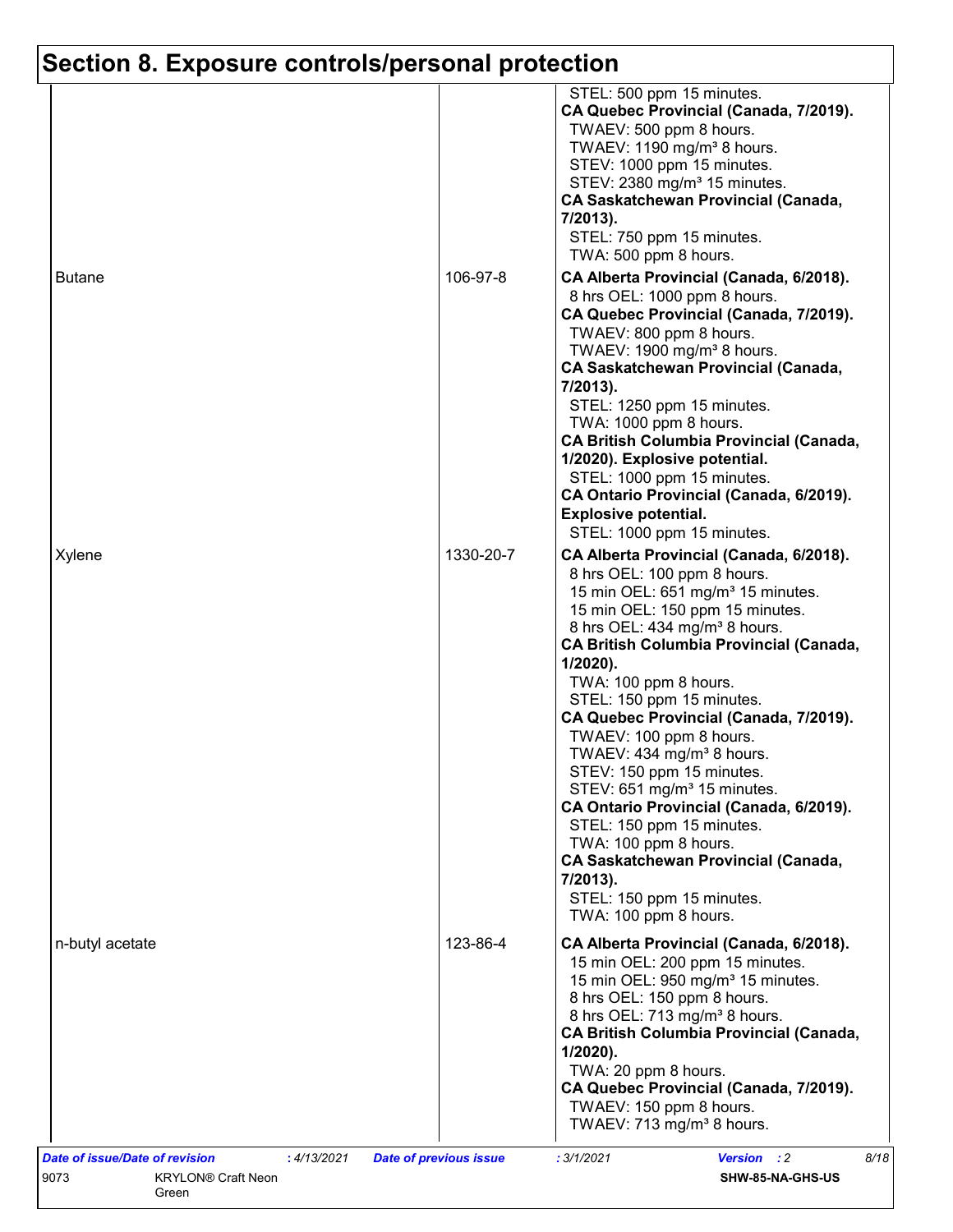|              |                | STEV: 200 ppm 15 minutes.<br>STEV: 950 mg/m <sup>3</sup> 15 minutes.<br><b>CA Saskatchewan Provincial (Canada,</b><br>$7/2013$ ).<br>STEL: 200 ppm 15 minutes.<br>TWA: 150 ppm 8 hours.<br>CA Ontario Provincial (Canada, 6/2019).<br>STEL: 150 ppm 15 minutes.                                                                                                                                                                                                                                                                                                                                                                                                                                   |
|--------------|----------------|---------------------------------------------------------------------------------------------------------------------------------------------------------------------------------------------------------------------------------------------------------------------------------------------------------------------------------------------------------------------------------------------------------------------------------------------------------------------------------------------------------------------------------------------------------------------------------------------------------------------------------------------------------------------------------------------------|
| Ethylbenzene | $100 - 41 - 4$ | TWA: 50 ppm 8 hours.<br>CA Alberta Provincial (Canada, 6/2018).<br>8 hrs OEL: 100 ppm 8 hours.<br>8 hrs OEL: 434 mg/m <sup>3</sup> 8 hours.<br>15 min OEL: 543 mg/m <sup>3</sup> 15 minutes.<br>15 min OEL: 125 ppm 15 minutes.<br><b>CA British Columbia Provincial (Canada,</b><br>$1/2020$ ).<br>TWA: 20 ppm 8 hours.<br>CA Ontario Provincial (Canada, 6/2019).<br>TWA: 20 ppm 8 hours.<br>CA Quebec Provincial (Canada, 7/2019).<br>TWAEV: 100 ppm 8 hours.<br>TWAEV: 434 mg/m <sup>3</sup> 8 hours.<br>STEV: 125 ppm 15 minutes.<br>STEV: 543 mg/m <sup>3</sup> 15 minutes.<br><b>CA Saskatchewan Provincial (Canada,</b><br>7/2013).<br>STEL: 125 ppm 15 minutes.<br>TWA: 100 ppm 8 hours. |

#### **Occupational exposure limits (Mexico)**

Green

|                       | CAS#           | <b>Exposure limits</b>              |
|-----------------------|----------------|-------------------------------------|
| Propane               | 74-98-6        | NOM-010-STPS-2014 (Mexico, 4/2016). |
|                       |                | TWA: 1000 ppm 8 hours.              |
| Acetone               | 67-64-1        | NOM-010-STPS-2014 (Mexico, 4/2016). |
|                       |                | TWA: 500 ppm 8 hours.               |
|                       |                | STEL: 750 ppm 15 minutes.           |
| <b>Butane</b>         | 106-97-8       | NOM-010-STPS-2014 (Mexico, 4/2016). |
|                       |                | TWA: 1000 ppm 8 hours.              |
| Xylene, mixed isomers | 1330-20-7      | NOM-010-STPS-2014 (Mexico, 4/2016). |
|                       |                | STEL: 150 ppm 15 minutes.           |
|                       |                | TWA: 100 ppm 8 hours.               |
| n-Butyl Acetate       | 123-86-4       | NOM-010-STPS-2014 (Mexico, 4/2016). |
|                       |                | TWA: 150 ppm 8 hours.               |
|                       |                | STEL: 200 ppm 15 minutes.           |
| Ethylbenzene          | $100 - 41 - 4$ | NOM-010-STPS-2014 (Mexico, 4/2016). |
|                       |                | TWA: 20 ppm 8 hours.                |

| <b>Appropriate engineering</b><br><b>controls</b> |                           | : Use only with adequate ventilation. Use process enclosures, local exhaust ventilation or<br>other engineering controls to keep worker exposure to airborne contaminants below any<br>recommended or statutory limits. The engineering controls also need to keep gas,<br>vapor or dust concentrations below any lower explosive limits. Use explosion-proof<br>ventilation equipment. |                               |                                                                                                                                                                                                                                                                                                                                 |                    |                  |      |
|---------------------------------------------------|---------------------------|-----------------------------------------------------------------------------------------------------------------------------------------------------------------------------------------------------------------------------------------------------------------------------------------------------------------------------------------------------------------------------------------|-------------------------------|---------------------------------------------------------------------------------------------------------------------------------------------------------------------------------------------------------------------------------------------------------------------------------------------------------------------------------|--------------------|------------------|------|
| <b>Environmental exposure</b><br><b>controls</b>  |                           |                                                                                                                                                                                                                                                                                                                                                                                         |                               | : Emissions from ventilation or work process equipment should be checked to ensure<br>they comply with the requirements of environmental protection legislation. In some<br>cases, fume scrubbers, filters or engineering modifications to the process equipment<br>will be necessary to reduce emissions to acceptable levels. |                    |                  |      |
| <b>Date of issue/Date of revision</b>             |                           | : 4/13/2021                                                                                                                                                                                                                                                                                                                                                                             | <b>Date of previous issue</b> | : 3/1/2021                                                                                                                                                                                                                                                                                                                      | <b>Version</b> : 2 |                  | 9/18 |
| 9073                                              | <b>KRYLON® Craft Neon</b> |                                                                                                                                                                                                                                                                                                                                                                                         |                               |                                                                                                                                                                                                                                                                                                                                 |                    | SHW-85-NA-GHS-US |      |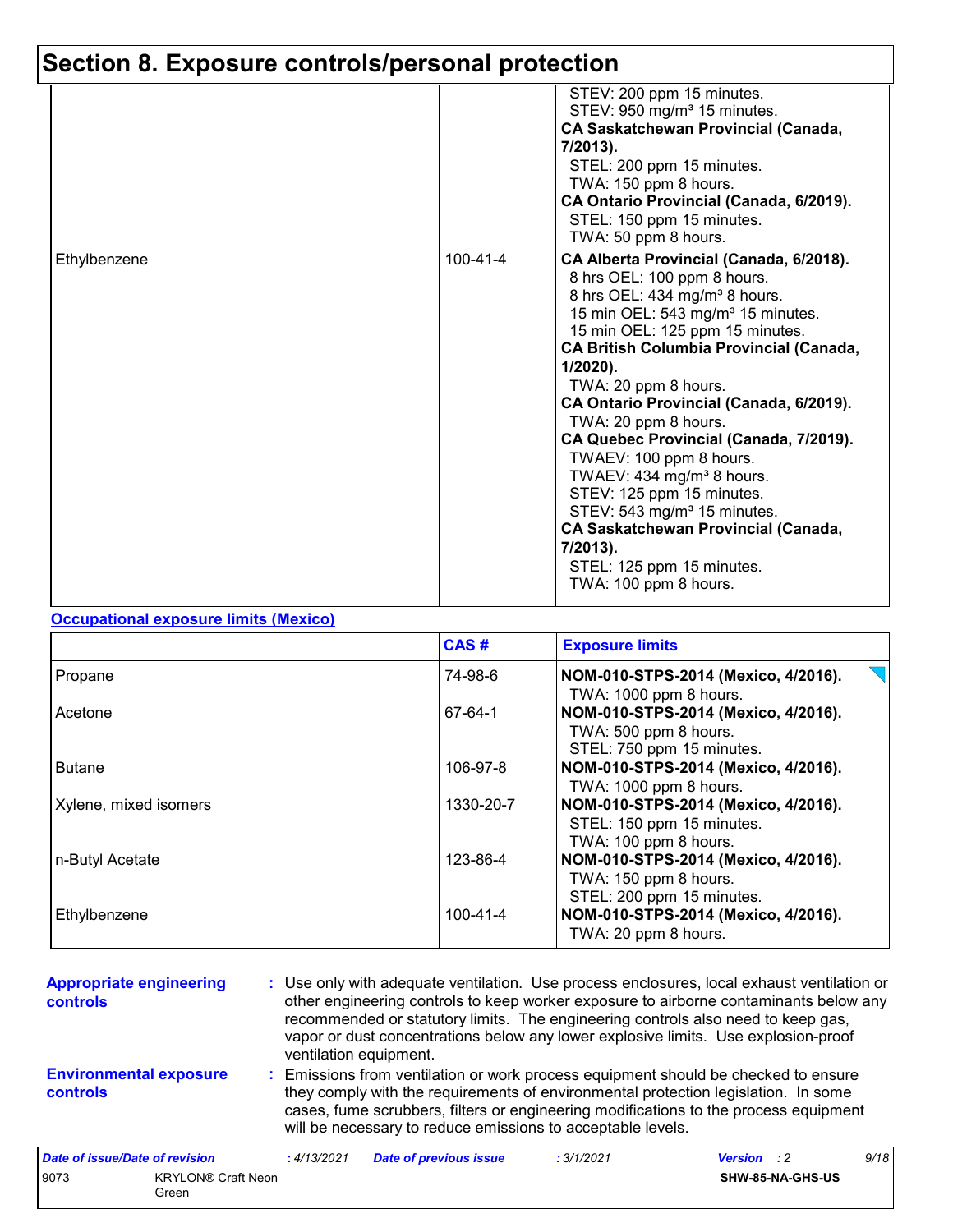| <b>Individual protection measures</b> |                                                                                                                                                                                                                                                                                                                                                                                                                                                                                                                                                                                                                        |
|---------------------------------------|------------------------------------------------------------------------------------------------------------------------------------------------------------------------------------------------------------------------------------------------------------------------------------------------------------------------------------------------------------------------------------------------------------------------------------------------------------------------------------------------------------------------------------------------------------------------------------------------------------------------|
| <b>Hygiene measures</b>               | : Wash hands, forearms and face thoroughly after handling chemical products, before<br>eating, smoking and using the lavatory and at the end of the working period.<br>Appropriate techniques should be used to remove potentially contaminated clothing.<br>Contaminated work clothing should not be allowed out of the workplace. Wash<br>contaminated clothing before reusing. Ensure that eyewash stations and safety<br>showers are close to the workstation location.                                                                                                                                            |
| <b>Eye/face protection</b>            | : Safety eyewear complying with an approved standard should be used when a risk<br>assessment indicates this is necessary to avoid exposure to liquid splashes, mists,<br>gases or dusts. If contact is possible, the following protection should be worn, unless<br>the assessment indicates a higher degree of protection: chemical splash goggles.                                                                                                                                                                                                                                                                  |
| <b>Skin protection</b>                |                                                                                                                                                                                                                                                                                                                                                                                                                                                                                                                                                                                                                        |
| <b>Hand protection</b>                | : Chemical-resistant, impervious gloves complying with an approved standard should be<br>worn at all times when handling chemical products if a risk assessment indicates this is<br>necessary. Considering the parameters specified by the glove manufacturer, check<br>during use that the gloves are still retaining their protective properties. It should be<br>noted that the time to breakthrough for any glove material may be different for different<br>glove manufacturers. In the case of mixtures, consisting of several substances, the<br>protection time of the gloves cannot be accurately estimated. |
| <b>Body protection</b>                | : Personal protective equipment for the body should be selected based on the task being<br>performed and the risks involved and should be approved by a specialist before<br>handling this product. When there is a risk of ignition from static electricity, wear anti-<br>static protective clothing. For the greatest protection from static discharges, clothing<br>should include anti-static overalls, boots and gloves.                                                                                                                                                                                         |
| <b>Other skin protection</b>          | : Appropriate footwear and any additional skin protection measures should be selected<br>based on the task being performed and the risks involved and should be approved by a<br>specialist before handling this product.                                                                                                                                                                                                                                                                                                                                                                                              |
| <b>Respiratory protection</b>         | Based on the hazard and potential for exposure, select a respirator that meets the<br>÷.<br>appropriate standard or certification. Respirators must be used according to a<br>respiratory protection program to ensure proper fitting, training, and other important<br>aspects of use.                                                                                                                                                                                                                                                                                                                                |

# **Section 9. Physical and chemical properties**

| : Liquid.                                                                       |
|---------------------------------------------------------------------------------|
| : Not available.                                                                |
| : Not available.                                                                |
| $\cdot$ Not available.                                                          |
| : Not applicable.                                                               |
| $:$ Not available.                                                              |
| $:$ Not available.                                                              |
| : Closed cup: -29 $^{\circ}$ C (-20.2 $^{\circ}$ F) [Pensky-Martens Closed Cup] |
| $: 5.6$ (butyl acetate = 1)                                                     |
| : Not available.                                                                |
| : Lower: $0.9\%$<br>Upper: 12.8%                                                |
| : 101.3 kPa (760 mm Hg) [at 20 $^{\circ}$ C]                                    |
| : $1.55$ [Air = 1]                                                              |
| : 0.77                                                                          |
| : Not available.                                                                |
| <b>Melting point/freezing point</b>                                             |

| Date of issue/Date of revision |                                    | 4/13/2021 | <b>Date of previous issue</b> | : 3/1/2021 | <b>Version</b> : 2 |                  | 10/18 |
|--------------------------------|------------------------------------|-----------|-------------------------------|------------|--------------------|------------------|-------|
| 9073                           | <b>KRYLON® Craft Neon</b><br>Green |           |                               |            |                    | SHW-85-NA-GHS-US |       |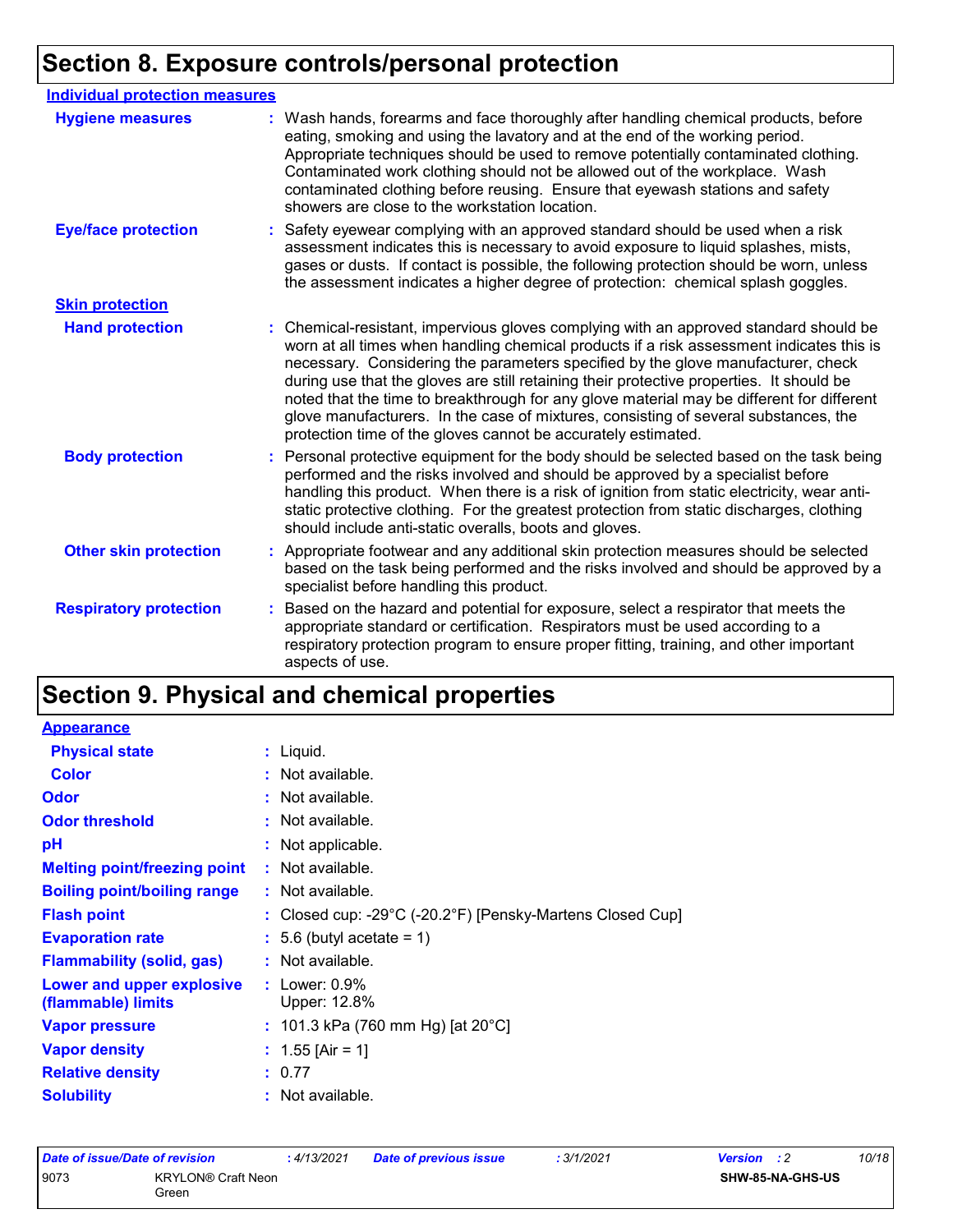## **Section 9. Physical and chemical properties**

| <b>Partition coefficient: n-</b><br>octanol/water |    | $:$ Not available.                                              |
|---------------------------------------------------|----|-----------------------------------------------------------------|
| <b>Auto-ignition temperature</b>                  |    | : Not available.                                                |
| <b>Decomposition temperature</b>                  |    | $:$ Not available.                                              |
| <b>Viscosity</b>                                  | ÷. | Kinematic (40°C (104°F)): <0.205 cm <sup>2</sup> /s (<20.5 cSt) |
| <b>Molecular weight</b>                           | ÷. | Not applicable.                                                 |
| <b>Aerosol product</b>                            |    |                                                                 |
| <b>Type of aerosol</b>                            |    | $:$ Spray                                                       |
| <b>Heat of combustion</b>                         |    | $: 27.13$ kJ/g                                                  |

# **Section 10. Stability and reactivity**

| <b>Reactivity</b>                            | : No specific test data related to reactivity available for this product or its ingredients.              |
|----------------------------------------------|-----------------------------------------------------------------------------------------------------------|
| <b>Chemical stability</b>                    | : The product is stable.                                                                                  |
| <b>Possibility of hazardous</b><br>reactions | : Under normal conditions of storage and use, hazardous reactions will not occur.                         |
| <b>Conditions to avoid</b>                   | : Avoid all possible sources of ignition (spark or flame).                                                |
| <b>Incompatible materials</b>                | : No specific data.                                                                                       |
| <b>Hazardous decomposition</b><br>products   | : Under normal conditions of storage and use, hazardous decomposition products should<br>not be produced. |

### **Section 11. Toxicological information**

#### **Information on toxicological effects**

#### **Acute toxicity**

| <b>Product/ingredient name</b> | <b>Result</b>                | <b>Species</b> | <b>Dose</b>              | <b>Exposure</b> |
|--------------------------------|------------------------------|----------------|--------------------------|-----------------|
| Acetone                        | LD50 Oral                    | Rat            | 5800 mg/kg               |                 |
| <b>Butane</b>                  | <b>LC50 Inhalation Vapor</b> | Rat            | 658000 mg/m <sup>3</sup> | 4 hours         |
| Xylene, mixed isomers          | LC50 Inhalation Gas.         | Rat            | 6700 ppm                 | 4 hours         |
|                                | LD50 Oral                    | Rat            | 4300 mg/kg               |                 |
| n-Butyl Acetate                | ILD50 Dermal                 | Rabbit         | >17600 mg/kg             |                 |
|                                | LD50 Oral                    | Rat            | 10768 mg/kg              |                 |
| Ethyl 3-Ethoxypropionate       | LD50 Oral                    | Rat            | 3200 mg/kg               |                 |
| Ethylbenzene                   | LD50 Dermal                  | Rabbit         | >5000 mg/kg              |                 |
|                                | LD50 Oral                    | Rat            | 3500 mg/kg               |                 |

#### **Irritation/Corrosion**

| <b>Product/ingredient name</b> | <b>Result</b>            | <b>Species</b> | <b>Score</b> | <b>Exposure</b> | <b>Observation</b> |
|--------------------------------|--------------------------|----------------|--------------|-----------------|--------------------|
| Acetone                        | Eyes - Mild irritant     | Human          |              | 186300 ppm      |                    |
|                                | Eyes - Mild irritant     | Rabbit         |              | 10 uL           |                    |
|                                | Eyes - Moderate irritant | Rabbit         |              | 24 hours 20     |                    |
|                                |                          |                |              | mg              |                    |
|                                | Eyes - Severe irritant   | Rabbit         |              | $20 \text{ mg}$ |                    |
|                                | Skin - Mild irritant     | Rabbit         |              | 24 hours 500    |                    |
|                                |                          |                |              | mg              |                    |
|                                | Skin - Mild irritant     | Rabbit         |              | 395 mg          |                    |
| Xylene, mixed isomers          | Eyes - Mild irritant     | Rabbit         |              | $87 \text{ mg}$ |                    |
|                                | Eyes - Severe irritant   | Rabbit         |              | 24 hours 5      |                    |

**SHW-85-NA-GHS-US**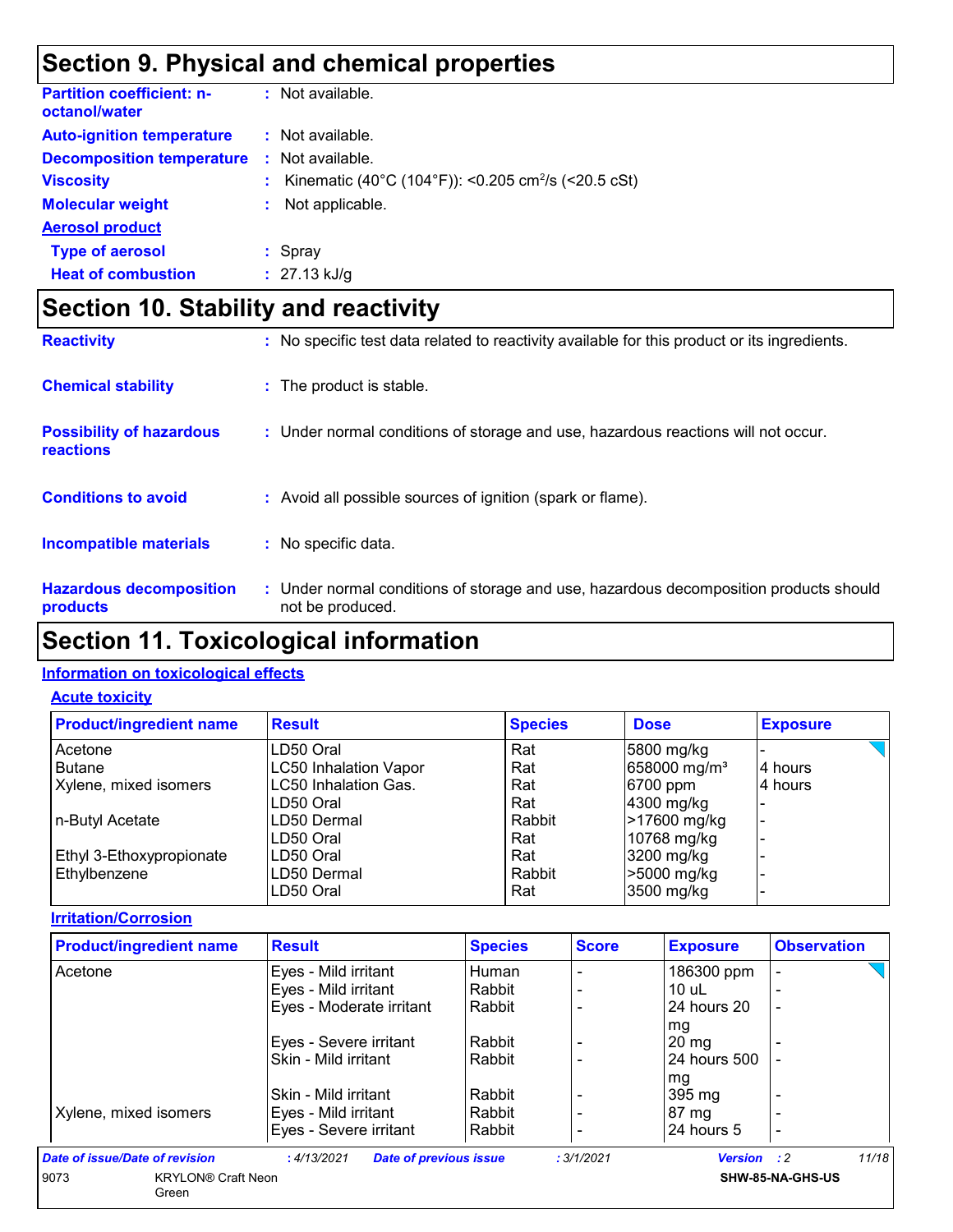## **Section 11. Toxicological information**

|                          |                          |          | mg               |                          |
|--------------------------|--------------------------|----------|------------------|--------------------------|
|                          | Skin - Mild irritant     | Rat      | 8 hours 60 uL    |                          |
|                          | Skin - Moderate irritant | Rabbit   | 24 hours 500     |                          |
|                          |                          |          | mg               |                          |
|                          | Skin - Moderate irritant | Rabbit   | 100 %            |                          |
| n-Butyl Acetate          | Eyes - Moderate irritant | Rabbit   | $100 \text{ mg}$ |                          |
|                          | Skin - Moderate irritant | Rabbit   | 24 hours 500     |                          |
|                          |                          |          | mg               |                          |
| Ethyl 3-Ethoxypropionate | Skin - Mild irritant     | l Rabbit | 24 hours 500     |                          |
|                          |                          |          | mg               |                          |
| Ethylbenzene             | Eyes - Severe irritant   | Rabbit   | 500 mg           |                          |
|                          | Skin - Mild irritant     | Rabbit   | 24 hours 15      | $\overline{\phantom{a}}$ |
|                          |                          |          | mg               |                          |

#### **Sensitization**

Not available.

#### **Mutagenicity**

Not available.

#### **Carcinogenicity**

Not available.

#### **Classification**

| <b>Product/ingredient name</b>                                            | <b>OSHA</b> | <b>IARC</b>   | <b>NTP</b> |
|---------------------------------------------------------------------------|-------------|---------------|------------|
| Xylene, mixed isomers<br>Ethylbenzene<br>Amorphous Precipitated<br>Silica |             | w<br>2Β<br>×. |            |

#### **Reproductive toxicity**

Not available.

#### **Teratogenicity**

Not available.

#### **Specific target organ toxicity (single exposure)**

| <b>Name</b>                       | <b>Category</b> | <b>Route of</b><br>exposure | <b>Target organs</b>                   |
|-----------------------------------|-----------------|-----------------------------|----------------------------------------|
| Propane                           | Category 3      |                             | Respiratory tract<br>irritation        |
|                                   | Category 3      |                             | Narcotic effects                       |
| Acetone                           | Category 3      |                             | <b>Respiratory tract</b><br>irritation |
|                                   | Category 3      |                             | Narcotic effects                       |
| <b>Butane</b>                     | Category 3      |                             | Respiratory tract<br>irritation        |
|                                   | Category 3      |                             | Narcotic effects                       |
| Lt. Aliphatic Hydrocarbon Solvent | Category 3      |                             | Respiratory tract<br>irritation        |
|                                   | Category 3      |                             | Narcotic effects                       |
| Calcium Carbonate                 | Category 3      |                             | Respiratory tract<br>irritation        |
| Xylene, mixed isomers             | Category 3      |                             | <b>Respiratory tract</b><br>irritation |
| n-Butyl Acetate                   | Category 3      |                             | Narcotic effects                       |
| Ethylbenzene                      | Category 3      |                             | Respiratory tract<br>irritation        |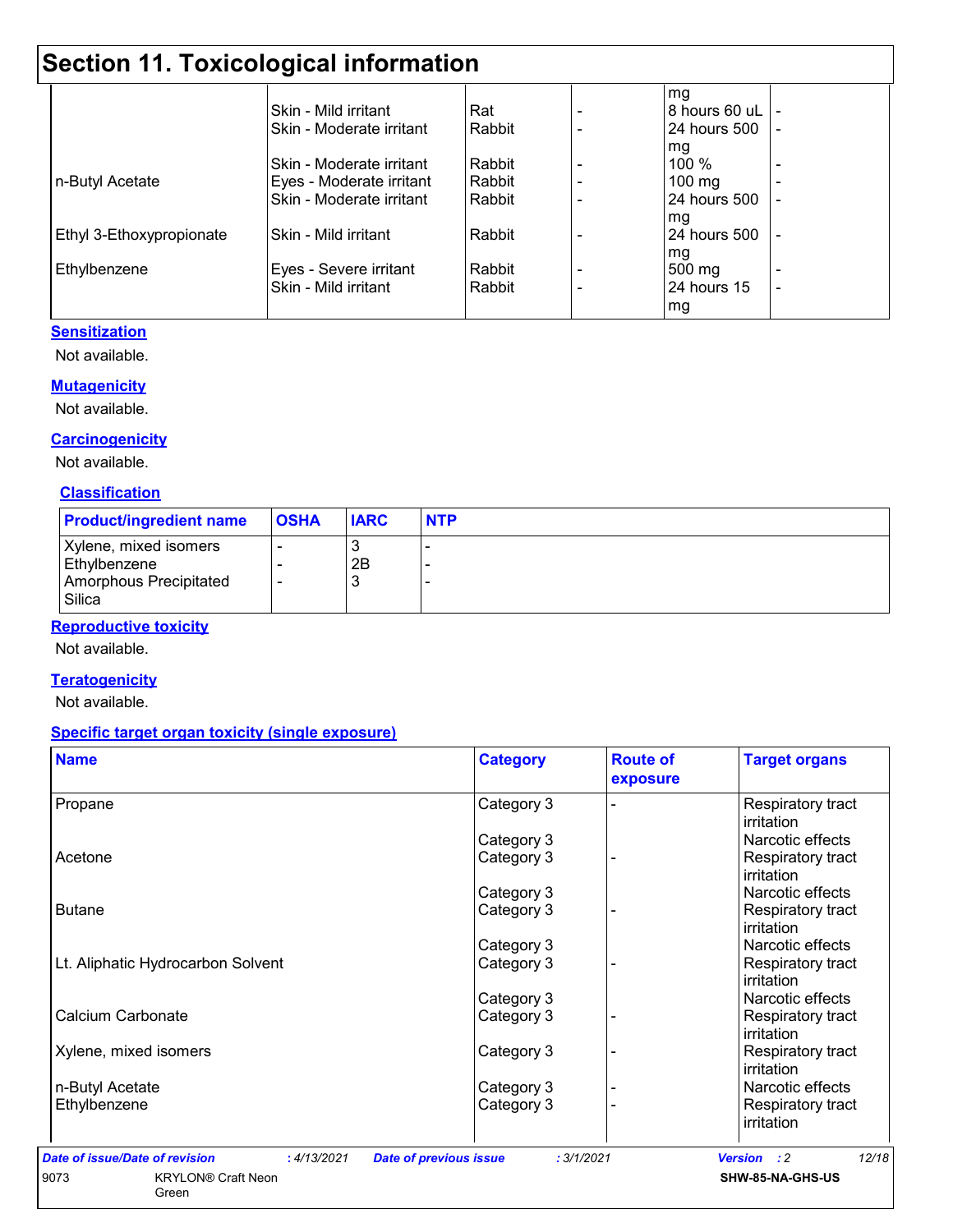## **Section 11. Toxicological information**

| <b>ICategory 3</b> | Narcotic effects |  |
|--------------------|------------------|--|
|                    |                  |  |

|  |  | Specific target organ toxicity (repeated exposure) |
|--|--|----------------------------------------------------|
|  |  |                                                    |

**Information on the likely :** Not available.

Green

| <b>Name</b>                       | <b>Category</b> | <b>Route of</b><br>exposure | <b>Target organs</b> |
|-----------------------------------|-----------------|-----------------------------|----------------------|
| Propane                           | Category 2      |                             |                      |
| Acetone                           | Category 2      |                             |                      |
| <b>Butane</b>                     | Category 2      |                             |                      |
| Lt. Aliphatic Hydrocarbon Solvent | Category 2      |                             |                      |
| Xylene, mixed isomers             | Category 2      |                             | -                    |
| Ethylbenzene                      | Category 2      |                             | -                    |

#### **Aspiration hazard**

| <b>Name</b>                       | <b>Result</b>                         |
|-----------------------------------|---------------------------------------|
| Propane                           | <b>ASPIRATION HAZARD - Category 1</b> |
| <b>Butane</b>                     | <b>ASPIRATION HAZARD - Category 1</b> |
| Lt. Aliphatic Hydrocarbon Solvent | <b>ASPIRATION HAZARD - Category 1</b> |
| Xylene, mixed isomers             | <b>ASPIRATION HAZARD - Category 1</b> |
| Ethylbenzene                      | <b>ASPIRATION HAZARD - Category 1</b> |

| routes of exposure                    |                                                                                                                                                                                           |
|---------------------------------------|-------------------------------------------------------------------------------------------------------------------------------------------------------------------------------------------|
| <b>Potential acute health effects</b> |                                                                                                                                                                                           |
| <b>Eye contact</b>                    | : Causes serious eye irritation.                                                                                                                                                          |
| <b>Inhalation</b>                     | : Can cause central nervous system (CNS) depression. May cause drowsiness or<br>dizziness. May cause respiratory irritation.                                                              |
| <b>Skin contact</b>                   | : Causes skin irritation. May cause an allergic skin reaction.                                                                                                                            |
| <b>Ingestion</b>                      | : Can cause central nervous system (CNS) depression. May be fatal if swallowed and<br>enters airways.                                                                                     |
|                                       | <b>Symptoms related to the physical, chemical and toxicological characteristics</b>                                                                                                       |
| <b>Eye contact</b>                    | : Adverse symptoms may include the following:<br>pain or irritation<br>watering<br>redness                                                                                                |
| <b>Inhalation</b>                     | : Adverse symptoms may include the following:<br>respiratory tract irritation<br>coughing<br>nausea or vomiting<br>headache<br>drowsiness/fatigue<br>dizziness/vertigo<br>unconsciousness |
| <b>Skin contact</b>                   | : Adverse symptoms may include the following:<br>irritation<br>redness                                                                                                                    |
| <b>Ingestion</b>                      | : Adverse symptoms may include the following:<br>nausea or vomiting                                                                                                                       |
|                                       | Delayed and immediate effects and also chronic effects from short and long term exposure                                                                                                  |
| <b>Short term exposure</b>            |                                                                                                                                                                                           |
| <b>Potential immediate</b><br>effects | : Not available.                                                                                                                                                                          |
| <b>Date of issue/Date of revision</b> | 13/18<br>:4/13/2021<br>: 3/1/2021<br><b>Date of previous issue</b><br><b>Version</b><br>$\cdot$ :2                                                                                        |
| 9073<br><b>KRYLON® Craft Neon</b>     | SHW-85-NA-GHS-US                                                                                                                                                                          |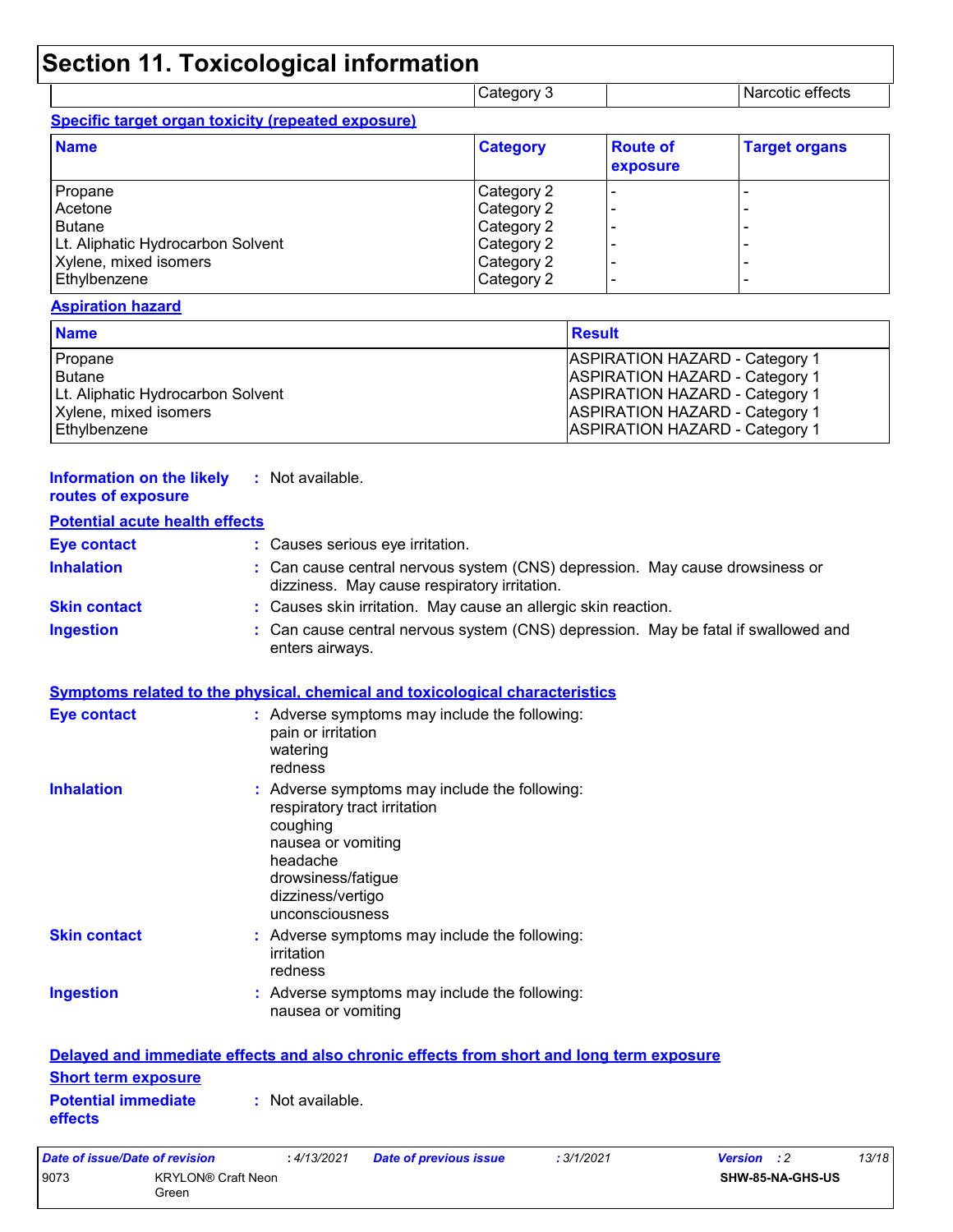# **Section 11. Toxicological information**

| <b>Potential delayed effects</b>             | : Not available.                                                                                                                                                               |
|----------------------------------------------|--------------------------------------------------------------------------------------------------------------------------------------------------------------------------------|
| <b>Long term exposure</b>                    |                                                                                                                                                                                |
| <b>Potential immediate</b><br><b>effects</b> | $:$ Not available.                                                                                                                                                             |
| <b>Potential delayed effects</b>             | : Not available.                                                                                                                                                               |
| <b>Potential chronic health effects</b>      |                                                                                                                                                                                |
| Not available.                               |                                                                                                                                                                                |
| <b>General</b>                               | : May cause damage to organs through prolonged or repeated exposure. Once<br>sensitized, a severe allergic reaction may occur when subsequently exposed to very low<br>levels. |
| <b>Carcinogenicity</b>                       | : Suspected of causing cancer. Risk of cancer depends on duration and level of<br>exposure.                                                                                    |
| <b>Mutagenicity</b>                          | : No known significant effects or critical hazards.                                                                                                                            |
| <b>Teratogenicity</b>                        | : No known significant effects or critical hazards.                                                                                                                            |
| <b>Developmental effects</b>                 | : No known significant effects or critical hazards.                                                                                                                            |
| <b>Fertility effects</b>                     | : No known significant effects or critical hazards.                                                                                                                            |

#### **Numerical measures of toxicity**

|--|

| <b>Route</b>        | <b>ATE value</b> |
|---------------------|------------------|
| Oral                | 28609.52 mg/kg   |
| Dermal              | 11266.24 mg/kg   |
| Inhalation (gases)  | 68621.63 ppm     |
| Inhalation (vapors) | 575.71 mg/l      |

## **Section 12. Ecological information**

| <b>Toxicity</b> |
|-----------------|
|-----------------|

| <b>Product/ingredient name</b>             | <b>Result</b>                                | <b>Species</b>                             | <b>Exposure</b> |
|--------------------------------------------|----------------------------------------------|--------------------------------------------|-----------------|
| Acetone                                    | Acute EC50 7200000 µg/l Fresh water          | Algae - Selenastrum sp.                    | 96 hours        |
|                                            | Acute LC50 4.42589 ml/L Marine water         | Crustaceans - Acartia tonsa -<br>Copepodid | 48 hours        |
|                                            | Acute LC50 7460000 µg/l Fresh water          | Daphnia - Daphnia cucullata                | 48 hours        |
|                                            | Acute LC50 5600 ppm Fresh water              | Fish - Poecilia reticulata                 | 96 hours        |
|                                            | Chronic NOEC 4.95 mg/l Marine water          | Algae - Ulva pertusa                       | 96 hours        |
|                                            | Chronic NOEC 0.016 ml/L Fresh water          | Crustaceans - Daphniidae                   | 21 days         |
|                                            | Chronic NOEC 0.1 ml/L Fresh water            | Daphnia - Daphnia magna -<br>Neonate       | 21 days         |
|                                            | Chronic NOEC 5 µg/l Marine water             | Fish - Gasterosteus aculeatus -<br>Larvae  | 42 days         |
| Lt. Aliphatic Hydrocarbon<br>Solvent       | Acute LC50 >100000 ppm Fresh water           | Fish - Oncorhynchus mykiss                 | 96 hours        |
| Xylene, mixed isomers                      | Acute LC50 8500 µg/l Marine water            | Crustaceans - Palaemonetes<br>pugio        | 48 hours        |
|                                            | Acute LC50 13400 µg/l Fresh water            | Fish - Pimephales promelas                 | 96 hours        |
| n-Butyl Acetate                            | Acute LC50 32 mg/l Marine water              | Crustaceans - Artemia salina               | 48 hours        |
|                                            | Acute LC50 18000 µg/l Fresh water            | Fish - Pimephales promelas                 | 96 hours        |
| Ethylbenzene                               | Acute EC50 4600 µg/l Fresh water             | Algae - Pseudokirchneriella<br>subcapitata | 72 hours        |
|                                            | Acute EC50 3600 µg/l Fresh water             | Algae - Pseudokirchneriella                | 96 hours        |
| <b>Date of issue/Date of revision</b>      | : 4/13/2021<br><b>Date of previous issue</b> | : 3/1/2021<br>Version : 2                  | 14/18           |
| 9073<br><b>KRYLON® Craft Neon</b><br>Green |                                              | SHW-85-NA-GHS-US                           |                 |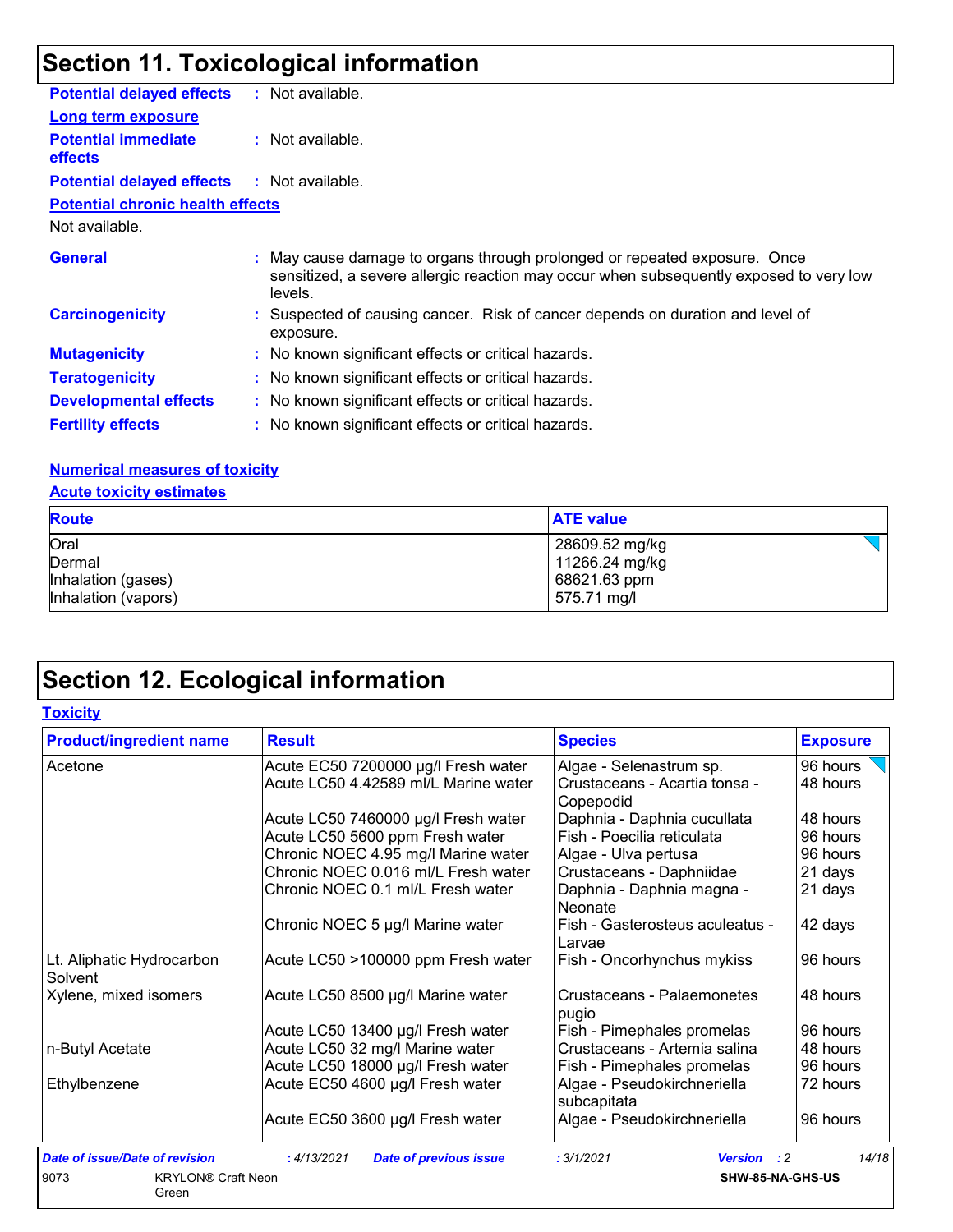## **Section 12. Ecological information**

|                                   | subcapitata                       |           |
|-----------------------------------|-----------------------------------|-----------|
| Acute EC50 6.53 mg/l Marine water | Crustaceans - Artemia sp. -       | 148 hours |
|                                   | <b>Nauplii</b>                    |           |
| Acute EC50 2.93 mg/l Fresh water  | Daphnia - Daphnia magna -         | 148 hours |
|                                   | Neonate                           |           |
| Acute LC50 4200 µg/l Fresh water  | <b>Fish - Oncorhynchus mykiss</b> | 196 hours |

#### **Persistence and degradability**

| <b>Product/ingredient name</b> | <b>Aquatic half-life</b> | <b>Photolysis</b> | <b>Biodegradability</b> |
|--------------------------------|--------------------------|-------------------|-------------------------|
| Acetone                        |                          |                   | Readily                 |
| Xylene, mixed isomers          |                          |                   | Readily                 |
| n-Butyl Acetate                |                          |                   | Readily                 |
| Ethylbenzene                   |                          |                   | Readily                 |

#### **Bioaccumulative potential**

| <b>Product/ingredient name</b>       | $LoaPow$ | <b>BCF</b>   | <b>Potential</b> |
|--------------------------------------|----------|--------------|------------------|
| Lt. Aliphatic Hydrocarbon<br>Solvent |          | l 10 to 2500 | high             |
| Xylene, mixed isomers                |          | 8.1 to 25.9  | low              |

#### **Mobility in soil**

| <b>Soil/water partition</b> | : Not available. |
|-----------------------------|------------------|
| <b>coefficient (Koc)</b>    |                  |

#### **Other adverse effects** : No known significant effects or critical hazards.

### **Section 13. Disposal considerations**

The generation of waste should be avoided or minimized wherever possible. Disposal of this product, solutions and any by-products should at all times comply with the requirements of environmental protection and waste disposal legislation and any regional local authority requirements. Dispose of surplus and non-recyclable products via a licensed waste disposal contractor. Waste should not be disposed of untreated to the sewer unless fully compliant with the requirements of all authorities with jurisdiction. Waste packaging should be recycled. Incineration or landfill should only be considered when recycling is not feasible. This material and its container must be disposed of in a safe way. Empty containers or liners may retain some product residues. Do not puncture or incinerate container. **Disposal methods :**

## **Section 14. Transport information**

|                                                        | <b>DOT</b><br><b>Classification</b>      | <b>TDG</b><br><b>Classification</b> | <b>Mexico</b><br><b>Classification</b> | <b>IATA</b>              | <b>IMDG</b>                                     |
|--------------------------------------------------------|------------------------------------------|-------------------------------------|----------------------------------------|--------------------------|-------------------------------------------------|
| <b>UN number</b>                                       | <b>UN1950</b>                            | <b>UN1950</b>                       | <b>UN1950</b>                          | <b>UN1950</b>            | <b>UN1950</b>                                   |
| <b>UN proper</b><br>shipping name                      | <b>AEROSOLS</b>                          | <b>AEROSOLS</b>                     | <b>AEROSOLS</b>                        | AEROSOLS,<br>  flammable | <b>AEROSOLS</b>                                 |
| <b>Transport</b><br>hazard class(es)                   | 2.1<br>FLAMMABLE GAS                     | 2.1                                 | 2.1                                    | 2.1                      | 2.1                                             |
| <b>Date of issue/Date of revision</b><br>9073<br>Green | : 4/13/2021<br><b>KRYLON® Craft Neon</b> | <b>Date of previous issue</b>       | :3/1/2021                              |                          | 15/18<br><b>Version</b> : 2<br>SHW-85-NA-GHS-US |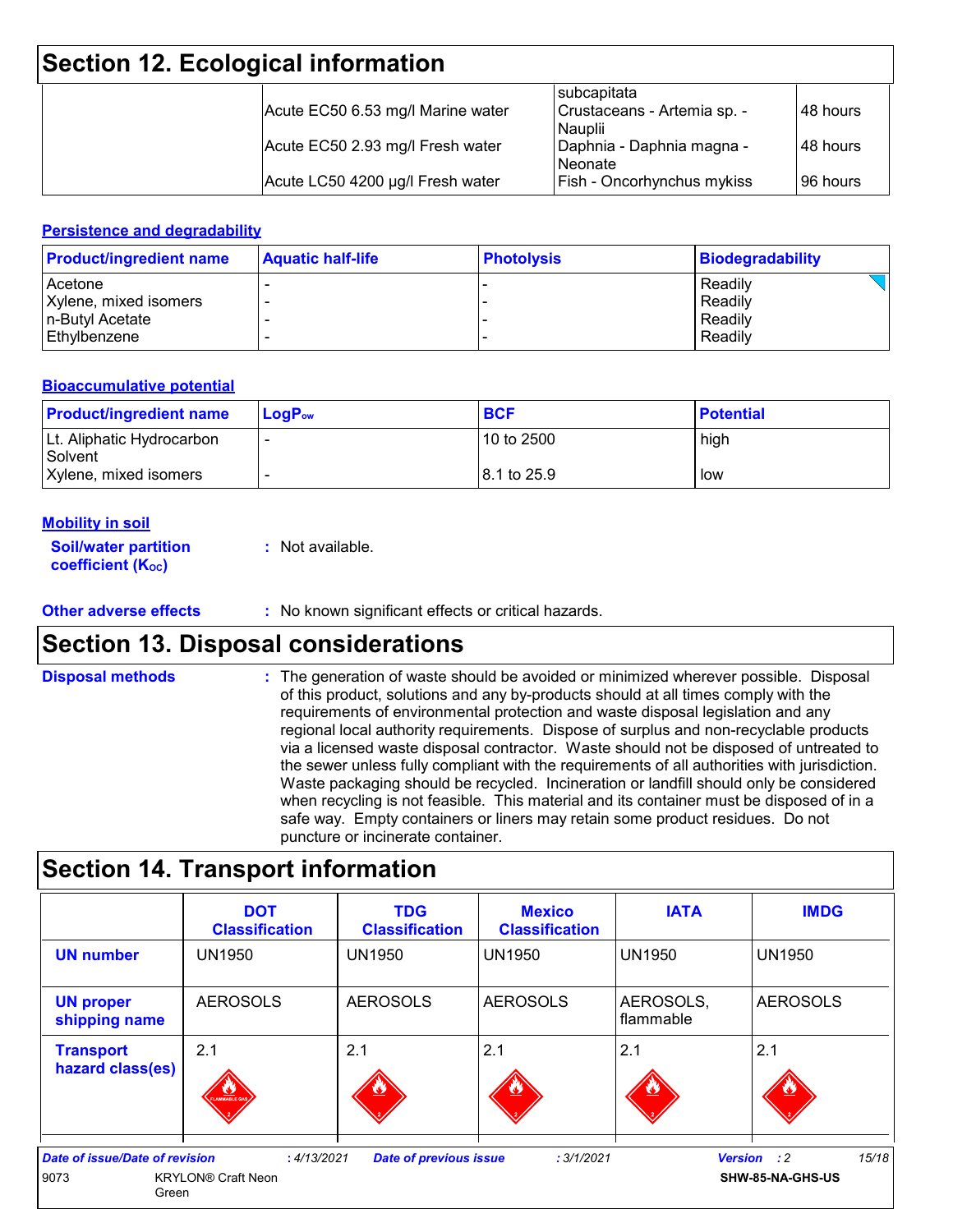| <b>Packing group</b>                    |                                                                                                                 |                                                                                                                                                                                                                                                                                                                                                                                                                                                                                                                                                                                                                   |                                                                                                                 | $\overline{\phantom{0}}$                                                                                        |                                                                                                                 |
|-----------------------------------------|-----------------------------------------------------------------------------------------------------------------|-------------------------------------------------------------------------------------------------------------------------------------------------------------------------------------------------------------------------------------------------------------------------------------------------------------------------------------------------------------------------------------------------------------------------------------------------------------------------------------------------------------------------------------------------------------------------------------------------------------------|-----------------------------------------------------------------------------------------------------------------|-----------------------------------------------------------------------------------------------------------------|-----------------------------------------------------------------------------------------------------------------|
| <b>Environmental</b><br>hazards         | No.                                                                                                             | No.                                                                                                                                                                                                                                                                                                                                                                                                                                                                                                                                                                                                               | No.                                                                                                             | No.                                                                                                             | No.                                                                                                             |
| <b>Additional</b><br><b>information</b> |                                                                                                                 | Product classified<br>as per the<br>following sections<br>of the<br>Transportation of<br>Dangerous Goods<br>Regulations:<br>2.13-2.17 (Class<br>2).                                                                                                                                                                                                                                                                                                                                                                                                                                                               |                                                                                                                 |                                                                                                                 | <b>Emergency</b><br>schedules F-D, S-<br>U                                                                      |
|                                         | <b>ERG No.</b>                                                                                                  | <b>ERG No.</b>                                                                                                                                                                                                                                                                                                                                                                                                                                                                                                                                                                                                    | <b>ERG No.</b>                                                                                                  |                                                                                                                 |                                                                                                                 |
|                                         | 126                                                                                                             | 126                                                                                                                                                                                                                                                                                                                                                                                                                                                                                                                                                                                                               | 126                                                                                                             |                                                                                                                 |                                                                                                                 |
|                                         | Dependent upon<br>container size, this<br>product may ship under<br>the Limited Quantity<br>shipping exception. | Dependent upon<br>container size, this<br>product may ship under<br>the Limited Quantity<br>shipping exception.                                                                                                                                                                                                                                                                                                                                                                                                                                                                                                   | Dependent upon<br>container size, this<br>product may ship under<br>the Limited Quantity<br>shipping exception. | Dependent upon<br>container size, this<br>product may ship under<br>the Limited Quantity<br>shipping exception. | Dependent upon<br>container size, this<br>product may ship under<br>the Limited Quantity<br>shipping exception. |
| <b>Special precautions for user :</b>   |                                                                                                                 | Multi-modal shipping descriptions are provided for informational purposes and do not<br>consider container sizes. The presence of a shipping description for a particular<br>mode of transport (sea, air, etc.), does not indicate that the product is packaged<br>suitably for that mode of transport. All packaging must be reviewed for suitability<br>prior to shipment, and compliance with the applicable regulations is the sole<br>responsibility of the person offering the product for transport. People loading and<br>unloading dangerous goods must be trained on all of the risks deriving from the | substances and on all actions in case of emergency situations.                                                  |                                                                                                                 |                                                                                                                 |

**Proper shipping name :**

: Not available.

## **Section 15. Regulatory information**

#### **SARA 313**

SARA 313 (40 CFR 372.45) supplier notification can be found on the Environmental Data Sheet.

#### **California Prop. 65**

WARNING: This product contains chemicals known to the State of California to cause cancer and birth defects or other reproductive harm.

#### **International regulations**

| <b>INTERNATIONAL REQUIRENTS</b> |                                                              |
|---------------------------------|--------------------------------------------------------------|
| <b>International lists</b>      | : Australia inventory (AIIC): Not determined.                |
|                                 | China inventory (IECSC): Not determined.                     |
|                                 | Japan inventory (CSCL): Not determined.                      |
|                                 | Japan inventory (ISHL): Not determined.                      |
|                                 | Korea inventory (KECI): Not determined.                      |
|                                 | New Zealand Inventory of Chemicals (NZIoC): Not determined.  |
|                                 | Philippines inventory (PICCS): Not determined.               |
|                                 | Taiwan Chemical Substances Inventory (TCSI): Not determined. |
|                                 | Thailand inventory: Not determined.                          |
|                                 | Turkey inventory: Not determined.                            |
|                                 | Vietnam inventory: Not determined.                           |

|      | Date of issue/Date of revision     | : 4/13/2021 | <b>Date of previous issue</b> | 3/1/2021 | <b>Version</b> : 2 | 16/18 |
|------|------------------------------------|-------------|-------------------------------|----------|--------------------|-------|
| 9073 | <b>KRYLON® Craft Neon</b><br>Green |             |                               |          | SHW-85-NA-GHS-US   |       |
|      |                                    |             |                               |          |                    |       |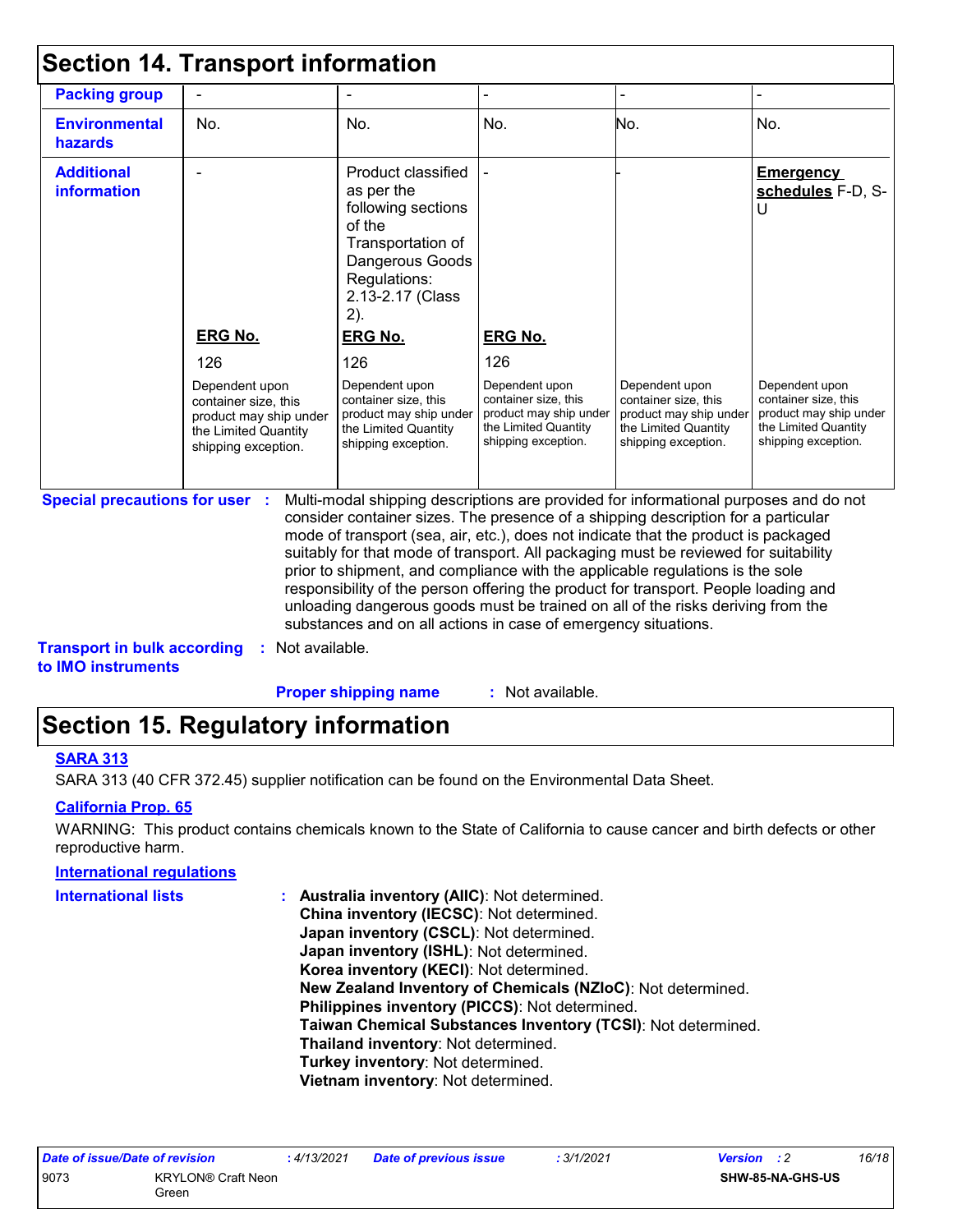### **Section 16. Other information**

**Hazardous Material Information System (U.S.A.)**



**The customer is responsible for determining the PPE code for this material. For more information on HMIS® Personal Protective Equipment (PPE) codes, consult the HMIS® Implementation Manual.**

**Caution: HMIS® ratings are based on a 0-4 rating scale, with 0 representing minimal hazards or risks, and 4 representing significant hazards or risks. Although HMIS® ratings and the associated label are not required on SDSs or products leaving a facility under 29 CFR 1910.1200, the preparer may choose to provide them. HMIS® ratings are to be used with a fully implemented HMIS® program. HMIS® is a registered trademark and service mark of the American Coatings Association, Inc.**

**Procedure used to derive the classification**

| <b>Classification</b>                                                 | <b>Justification</b>  |
|-----------------------------------------------------------------------|-----------------------|
| FLAMMABLE AEROSOLS - Category 1                                       | On basis of test data |
| GASES UNDER PRESSURE - Compressed gas                                 | Calculation method    |
| SKIN CORROSION/IRRITATION - Category 2                                | Calculation method    |
| SERIOUS EYE DAMAGE/ EYE IRRITATION - Category 2A                      | Calculation method    |
| SKIN SENSITIZATION - Category 1                                       | Calculation method    |
| CARCINOGENICITY - Category 2                                          | Calculation method    |
| SPECIFIC TARGET ORGAN TOXICITY (SINGLE EXPOSURE) (Respiratory tract   | Calculation method    |
| irritation) - Category 3                                              |                       |
| SPECIFIC TARGET ORGAN TOXICITY (SINGLE EXPOSURE) (Narcotic effects) - | Calculation method    |
| Category 3                                                            |                       |
| SPECIFIC TARGET ORGAN TOXICITY (REPEATED EXPOSURE) - Category 2       | Calculation method    |
| <b>ASPIRATION HAZARD - Category 1</b>                                 | Calculation method    |

**History**

| Date of printing                  | : 4/13/2021                                                                                                                                                                                                                                                                                                                                                                                                                                                                                                                                                                                                                  |
|-----------------------------------|------------------------------------------------------------------------------------------------------------------------------------------------------------------------------------------------------------------------------------------------------------------------------------------------------------------------------------------------------------------------------------------------------------------------------------------------------------------------------------------------------------------------------------------------------------------------------------------------------------------------------|
| Date of issue/Date of<br>revision | : 4/13/2021                                                                                                                                                                                                                                                                                                                                                                                                                                                                                                                                                                                                                  |
| Date of previous issue            | : 3/1/2021                                                                                                                                                                                                                                                                                                                                                                                                                                                                                                                                                                                                                   |
| <b>Version</b>                    | $\therefore$ 2                                                                                                                                                                                                                                                                                                                                                                                                                                                                                                                                                                                                               |
| <b>Key to abbreviations</b>       | $\therefore$ ATE = Acute Toxicity Estimate<br>BCF = Bioconcentration Factor<br>GHS = Globally Harmonized System of Classification and Labelling of Chemicals<br>IATA = International Air Transport Association<br><b>IBC</b> = Intermediate Bulk Container<br><b>IMDG = International Maritime Dangerous Goods</b><br>LogPow = logarithm of the octanol/water partition coefficient<br>MARPOL = International Convention for the Prevention of Pollution From Ships, 1973<br>as modified by the Protocol of 1978. ("Marpol" = marine pollution)<br>$N/A$ = Not available<br>SGG = Segregation Group<br>$UN = United Nations$ |

**Indicates information that has changed from previously issued version.**

**Notice to reader**